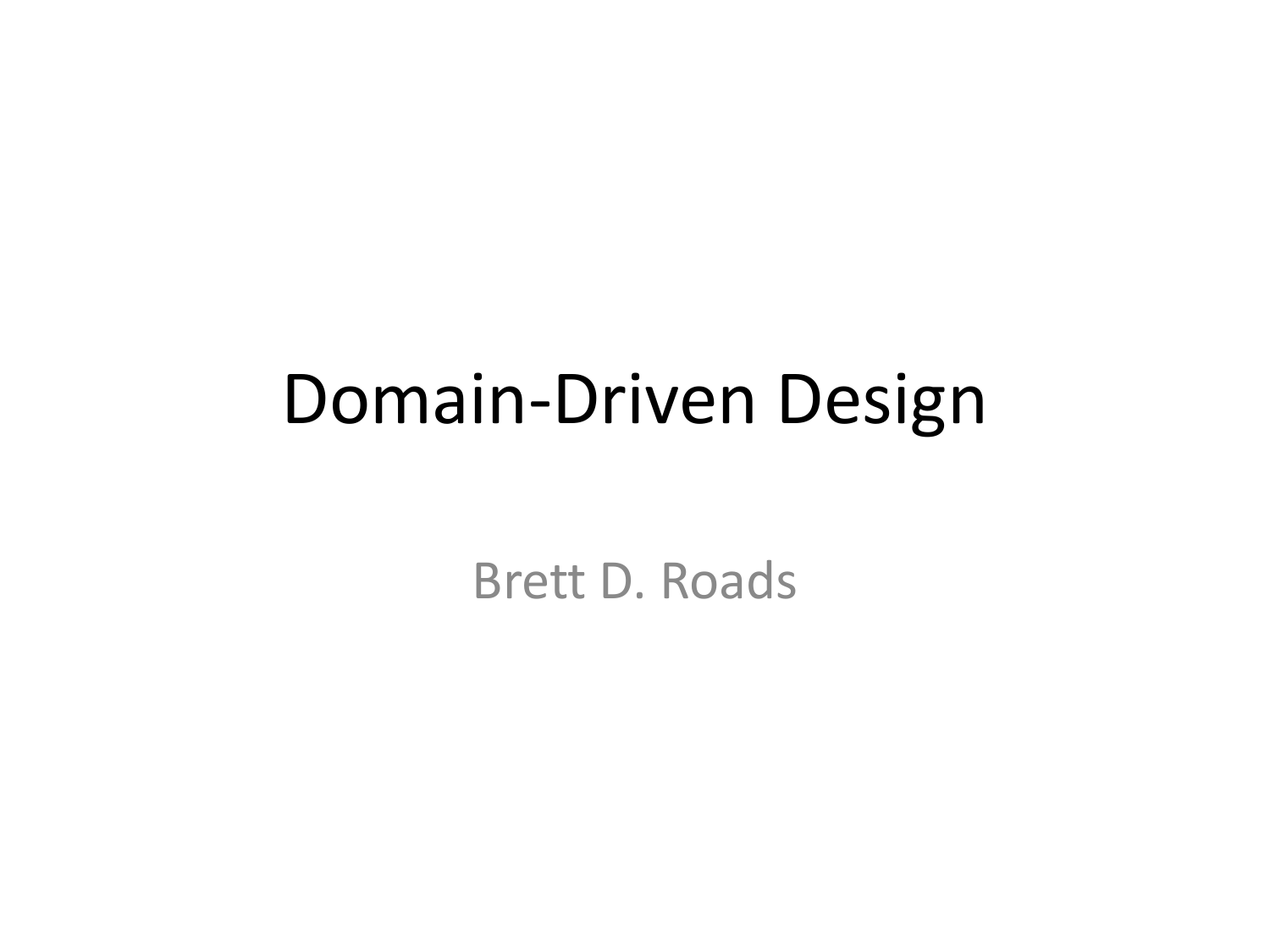Domain-Driven Design: Tackling Complexity in the Heart of Software

– By: Eric Evans

• This text address the analysis and design of software the relies on complex domain specific knowledge

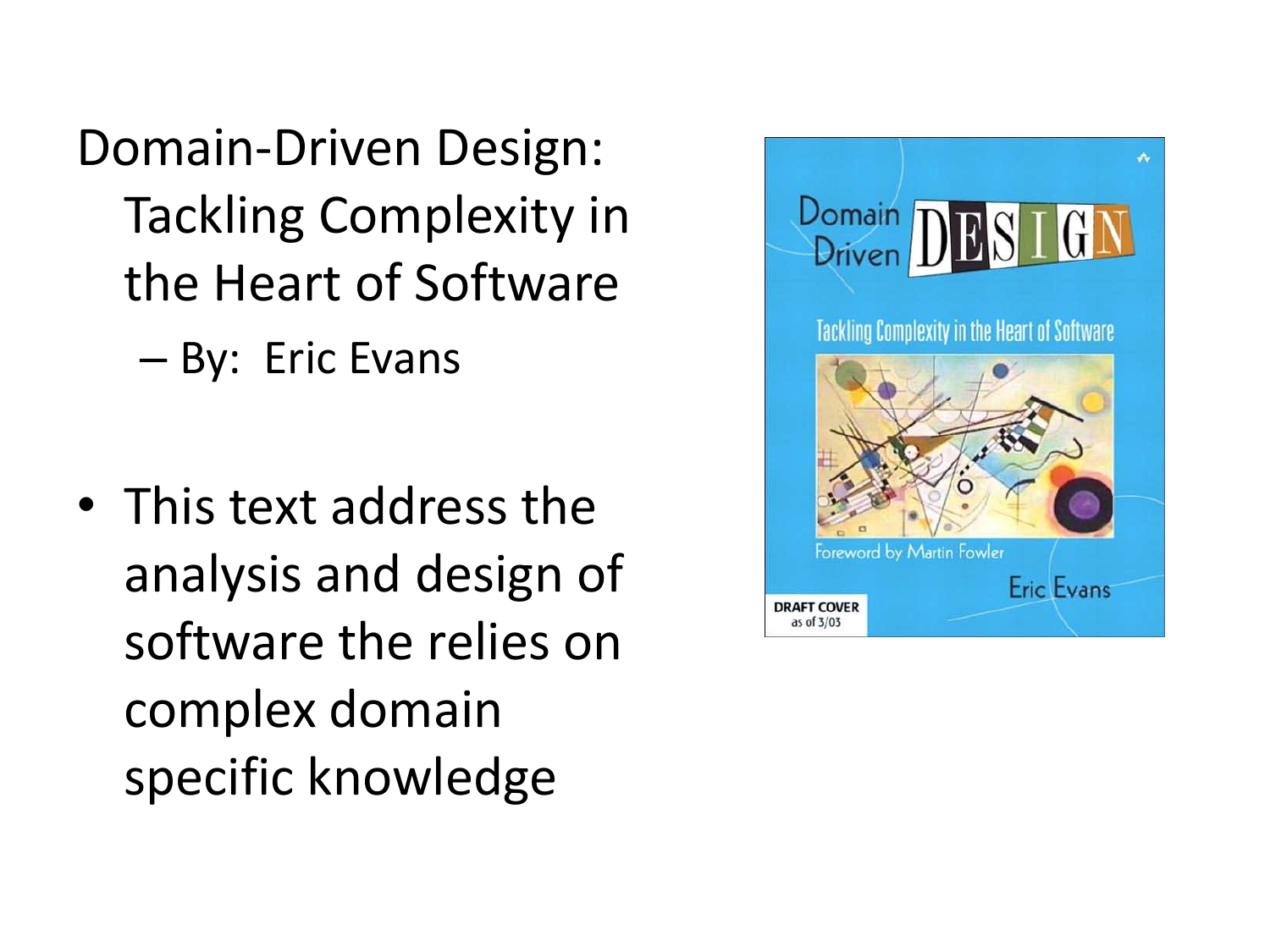## Motivation

- The Goal
	- A domain specific project that needs to leverage multiple realms of expertise
		- Design and Developer expertise
		- Domain specific expertise
- The Complication
	- Need to enable communication between the two groups.
	- Project organization can insulate the transmission of knowledge and retard the ideal evolution of a project
- The Solution
	- Strengthen the communication process and establish a methodology for making those communication more robust
	- This is primarily accomplished by developing a UBIQOUTOUS LANGUAGE and single model.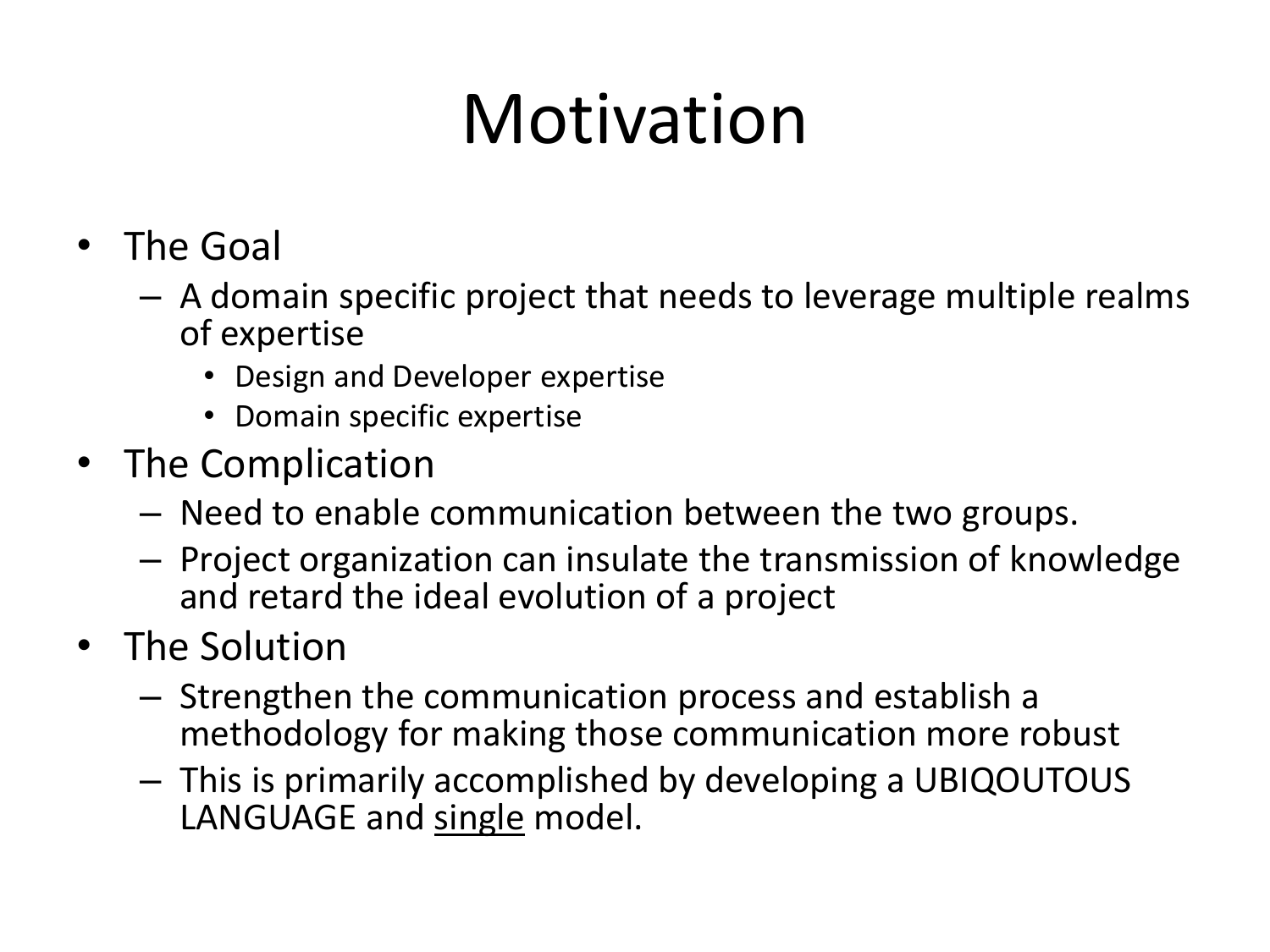## The Players

- Throughout the text, there are four main roles in the development process
	- Domain expert
	- Designer
	- Software developer
	- End user
- This approach seeks to leverage the skills of the designer, developer and the domain expert in order to create a scalable solution for a domain specific problem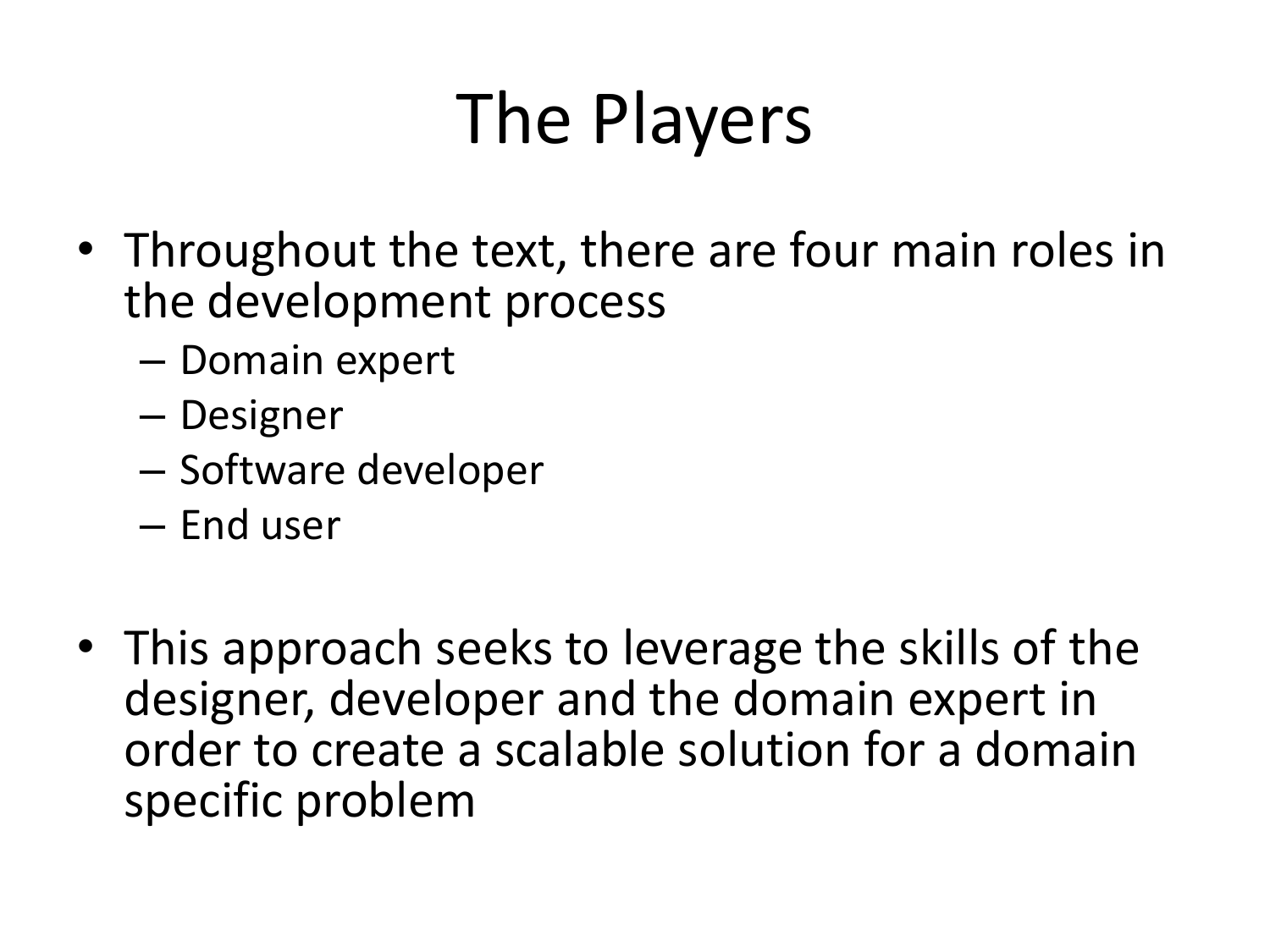#### The Goal



Specific Domain

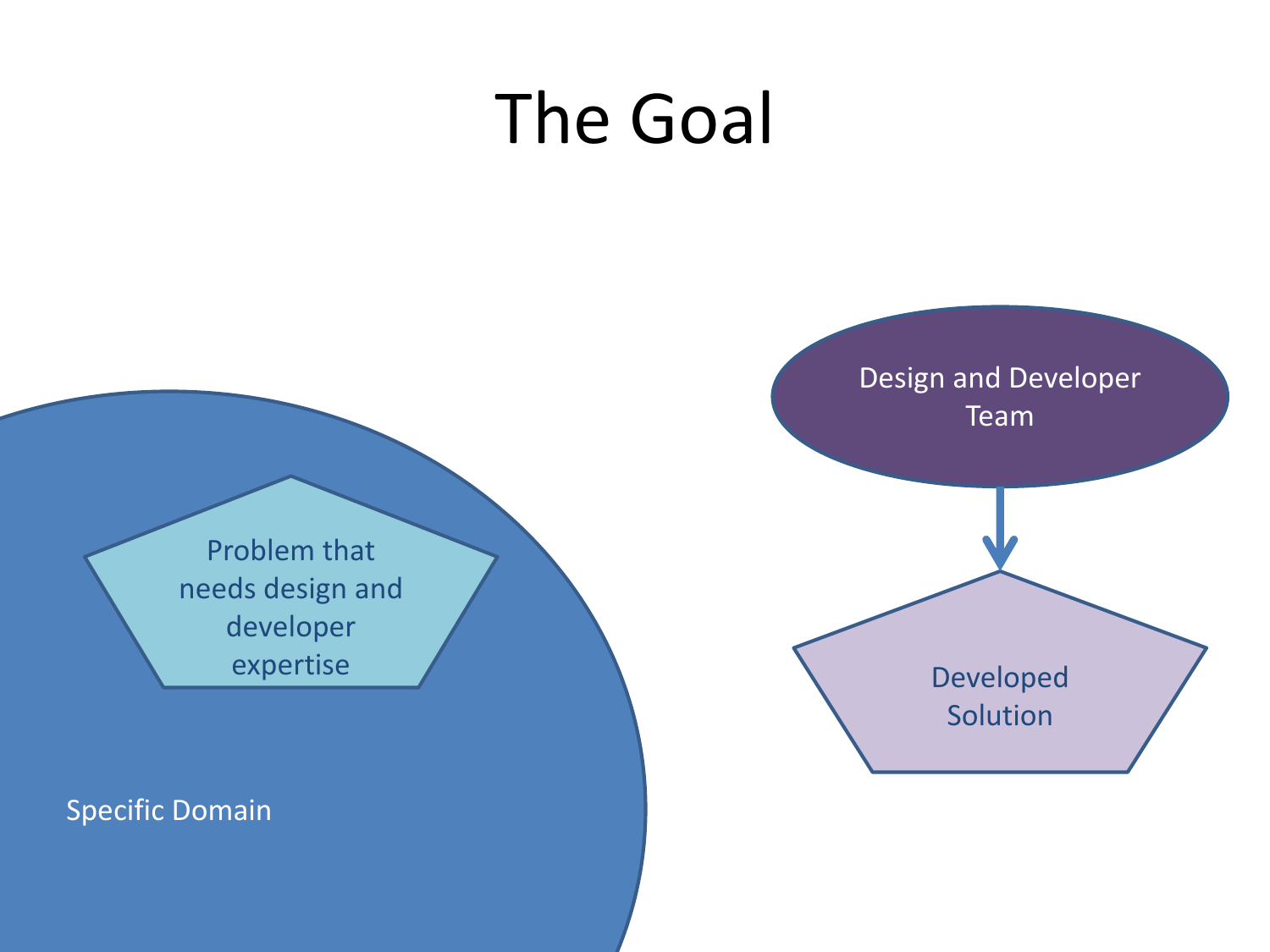## The Complication

- Initially, domain experts and developers likely do no share the same language for discussing the project.
- Concerns with scalability and quality mean that the solution must be especially careful to accurately reflect the domain.
- Therefore, domain experts and developers must be able to communicate with each other effectively.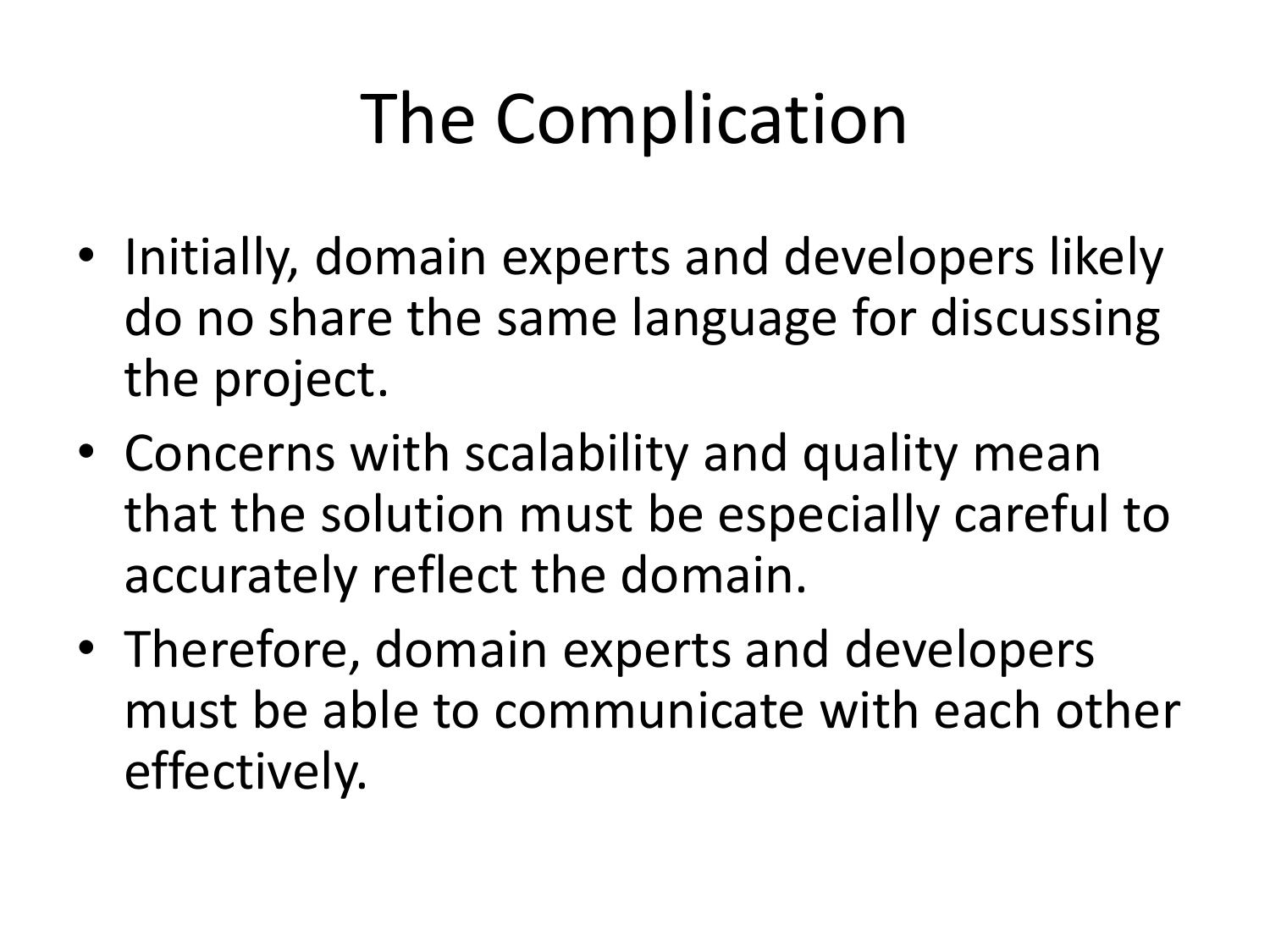#### Problematic Communication Structure



• Developers are insulated from the domain experts. If a developer does not understand a concept, it is likely the implementation will not accurately reflect the domain.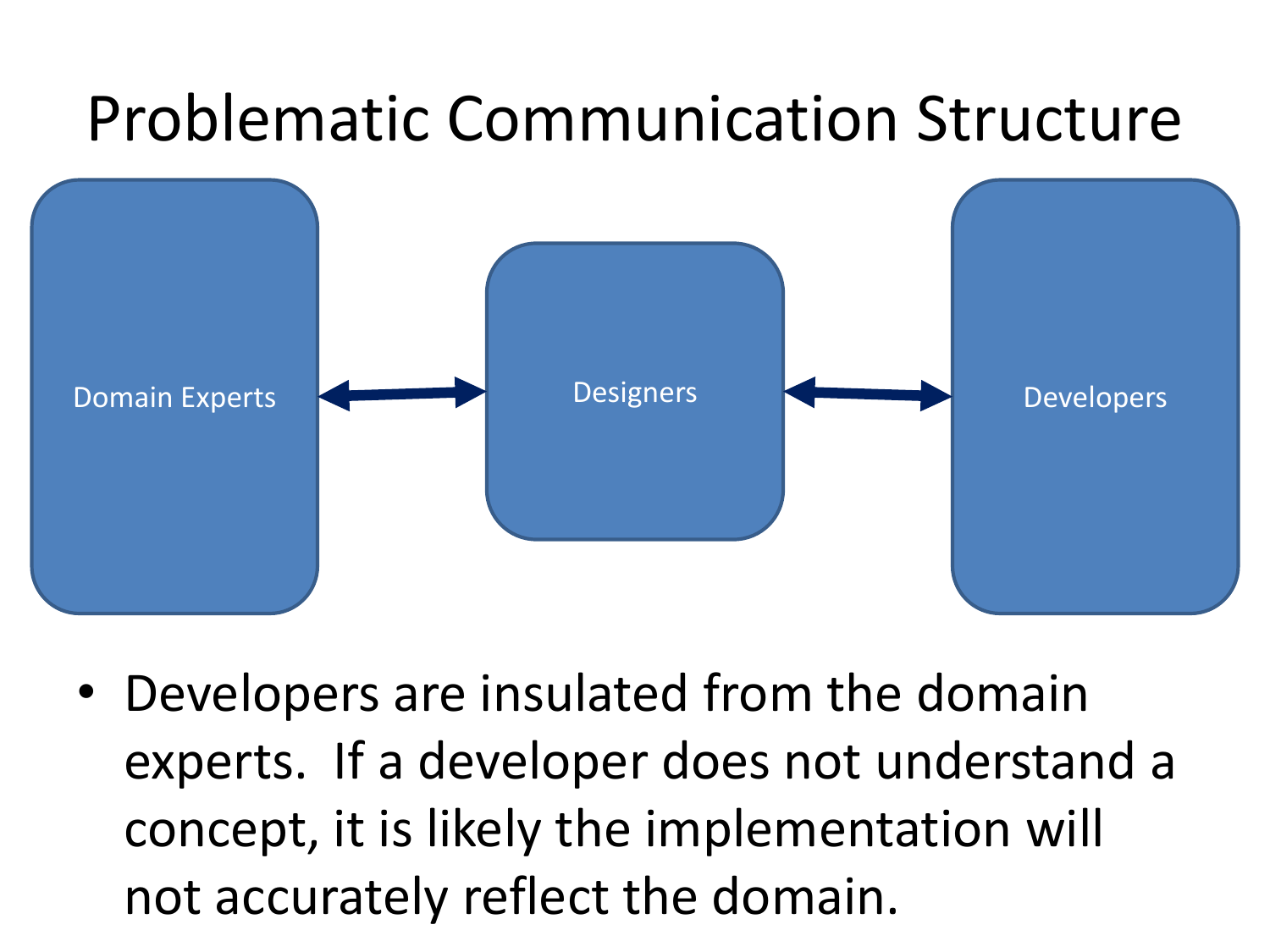## The Solution

- Facilitate communication between domain experts, designers and developers
- This is accomplished by ...
	- establishing a common language, i.e. a UBIQUITOUS LANGUAGE.
	- iterating a single model to reflect a shared understanding across domain experts, designers and developers.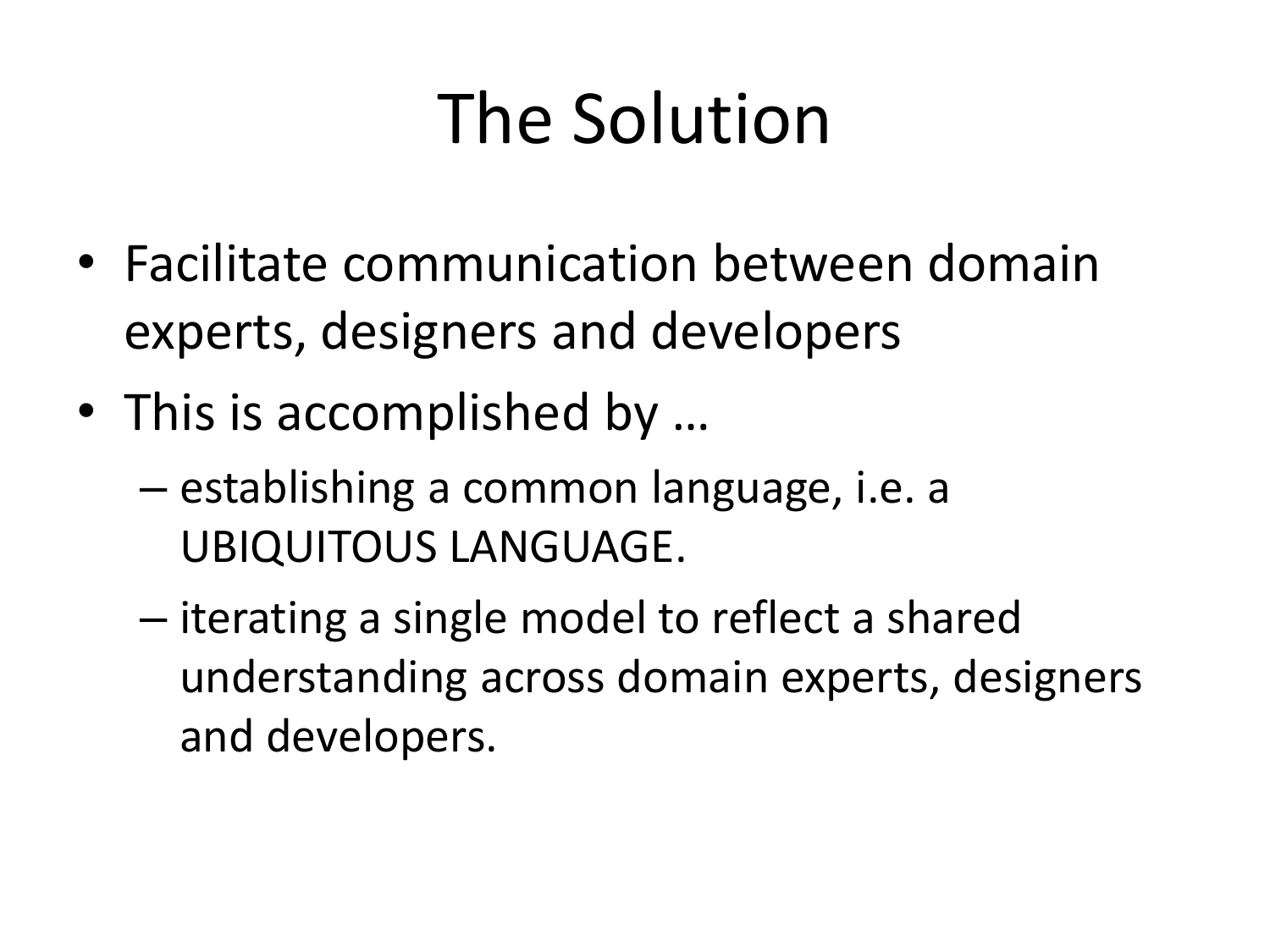#### Domain-Driven Design Communication Structure



• Communication between developers and domain experts is facilitated by the development of a UBIQUITOUS LANGUAGE and a single model.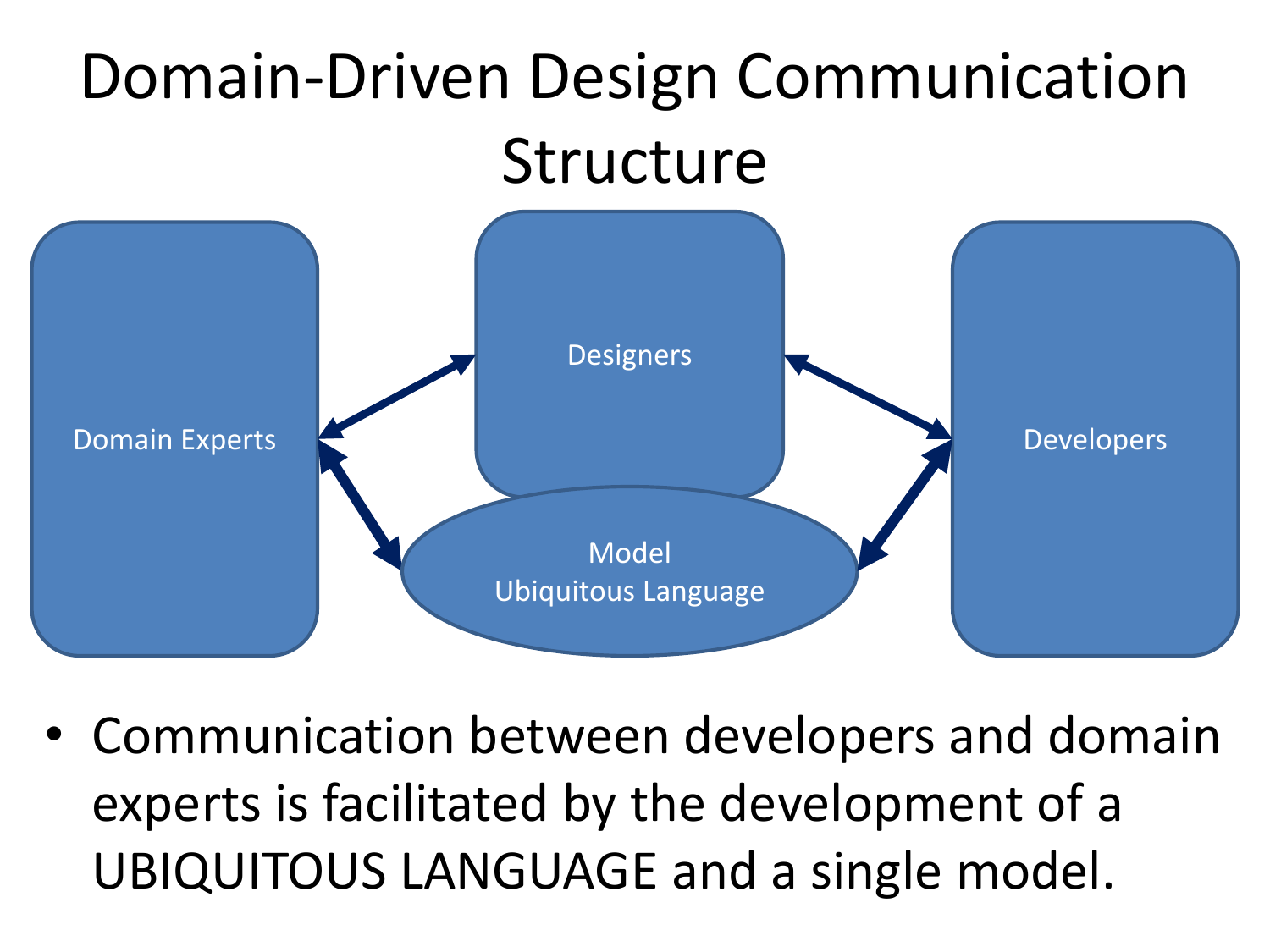## Models

- This text expresses a fundamental view of models that is perhaps at odds with other ways of thinking
	- Models live in people's heads
	- Diagrams, code, speech, etc. utilizes a model
	- Models are not a design artifact
- Models are the backbone of a project
- Consequently, Domain-Driven Design highly overlaps with Model-Driven Design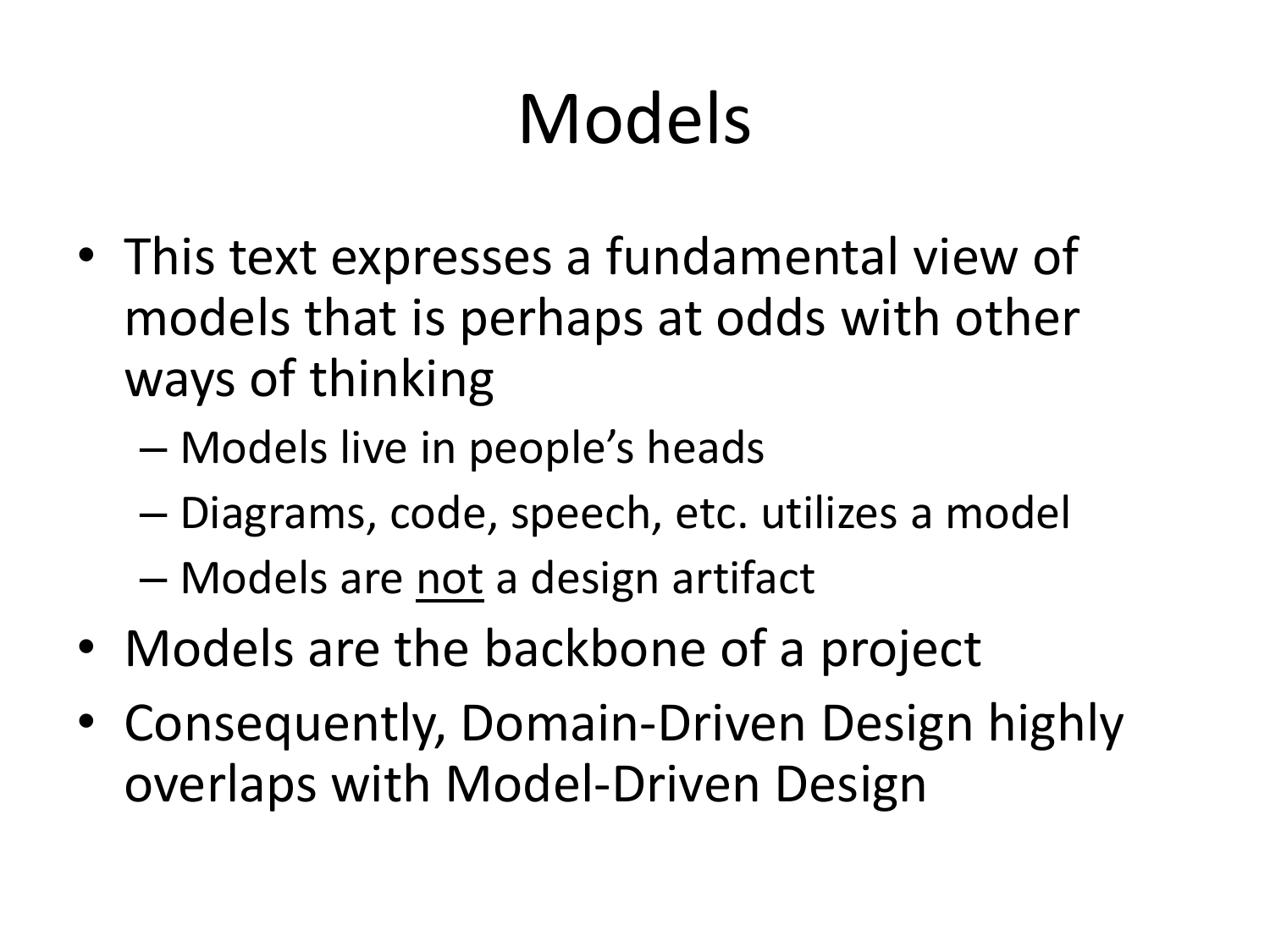## Knowledge Crunching

- Continuous learning that takes place between domain experts, designers and developers.
- "Knowledge crunching is an exploration, and you can't know where you'll end up (pg. 21)"
- Gives a starting model.



• Provides a mechanism for initiating model iterations.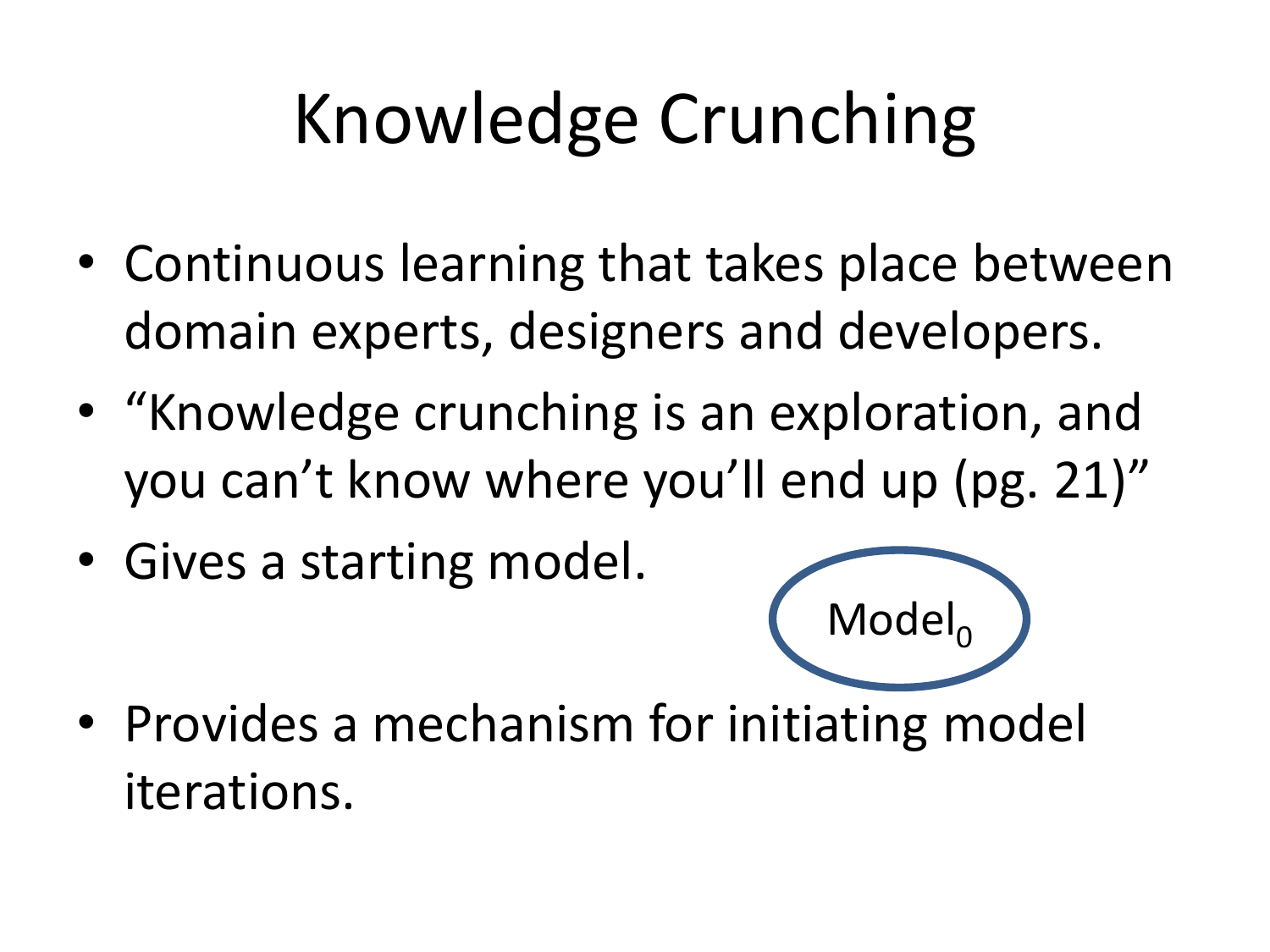## UBIQUITOUS LANGUAGE

- The language that is used across aspects of the project.
- The model implies UBIQUITOUS LANGUAGE
- "The use of language on a project is subtle but all-important. (pg. 23)"
- "… the primary carrier of the aspects of design that don't appear in code…(pg. 27)"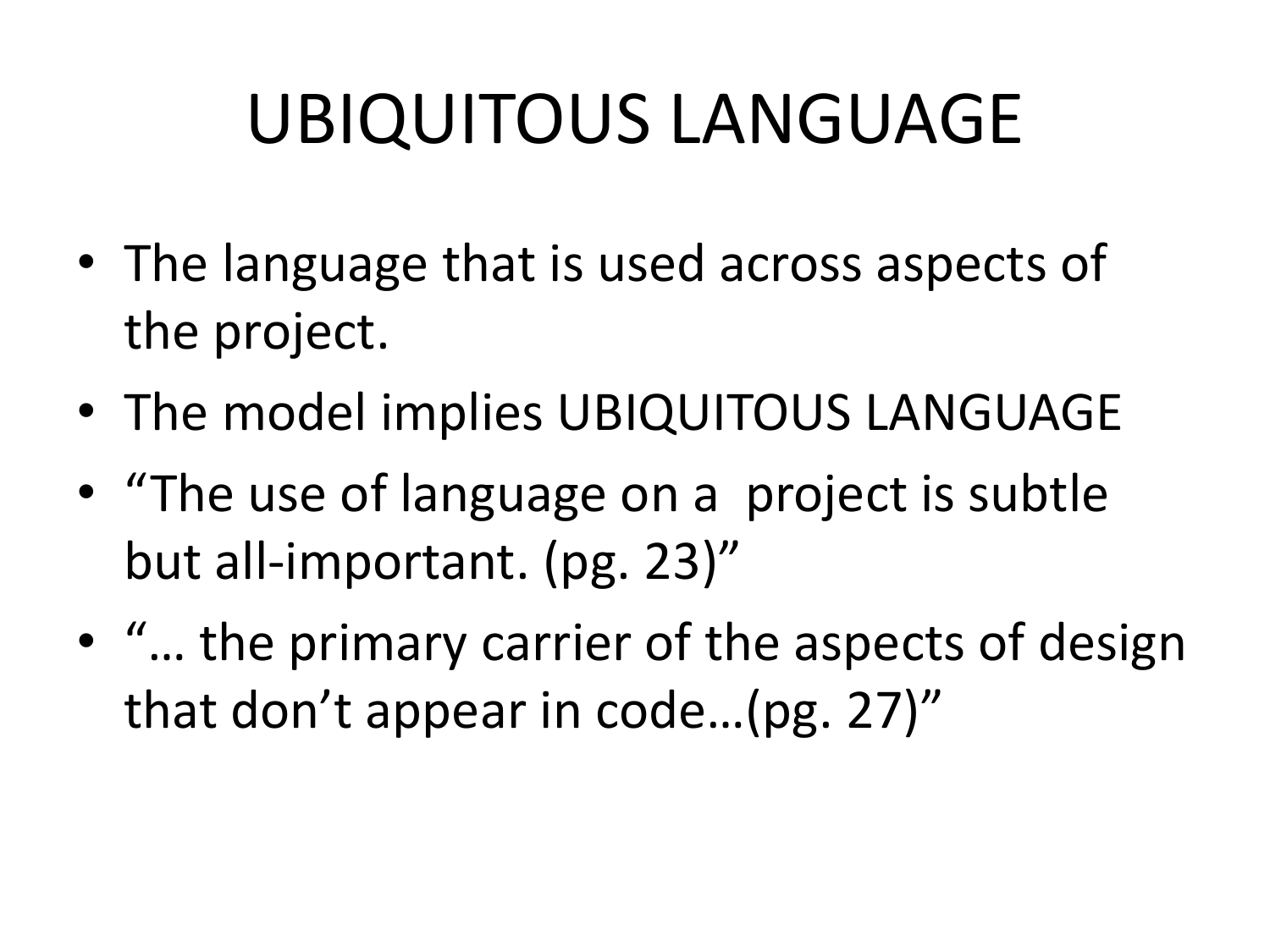## UBIQUITOUS LANGUAGE

• "The vocabulary of that UBIQUITUOS LANGUAGE includes names of classes and prominent operations. The language includes terms to discuss rules that have been made explicit in the model. It is supplemented with terms from high-level organizing principles imposed on the model. Finally, this language is enriched with the names of patterns the team commonly applies to the domain model (pg. 25)."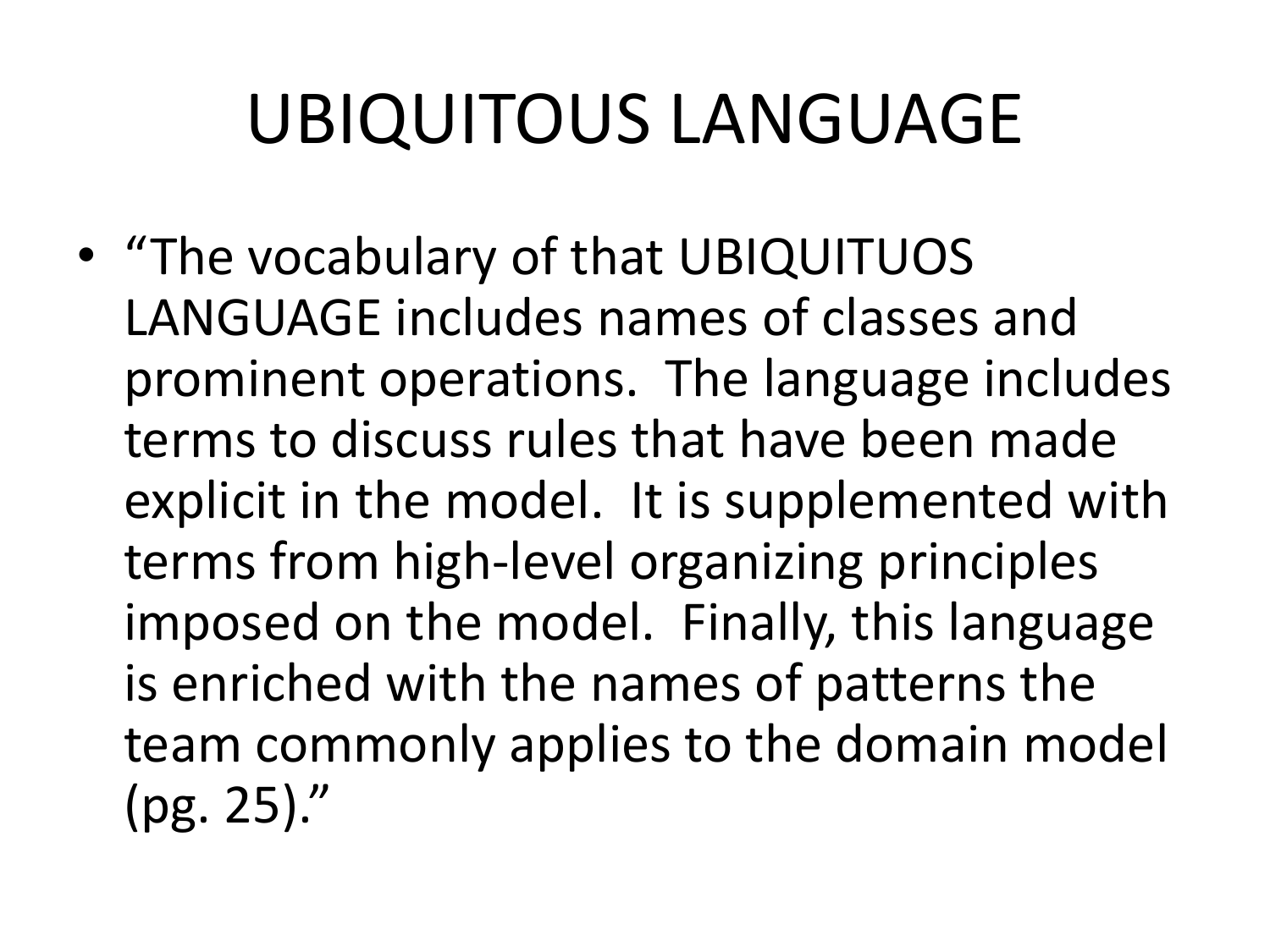### UBIQUITOUS LANGUAGE

• "Persistent use of the UBIQUITOUS LANGUAGE will force the model's weaknesses into the open (pg. 26)"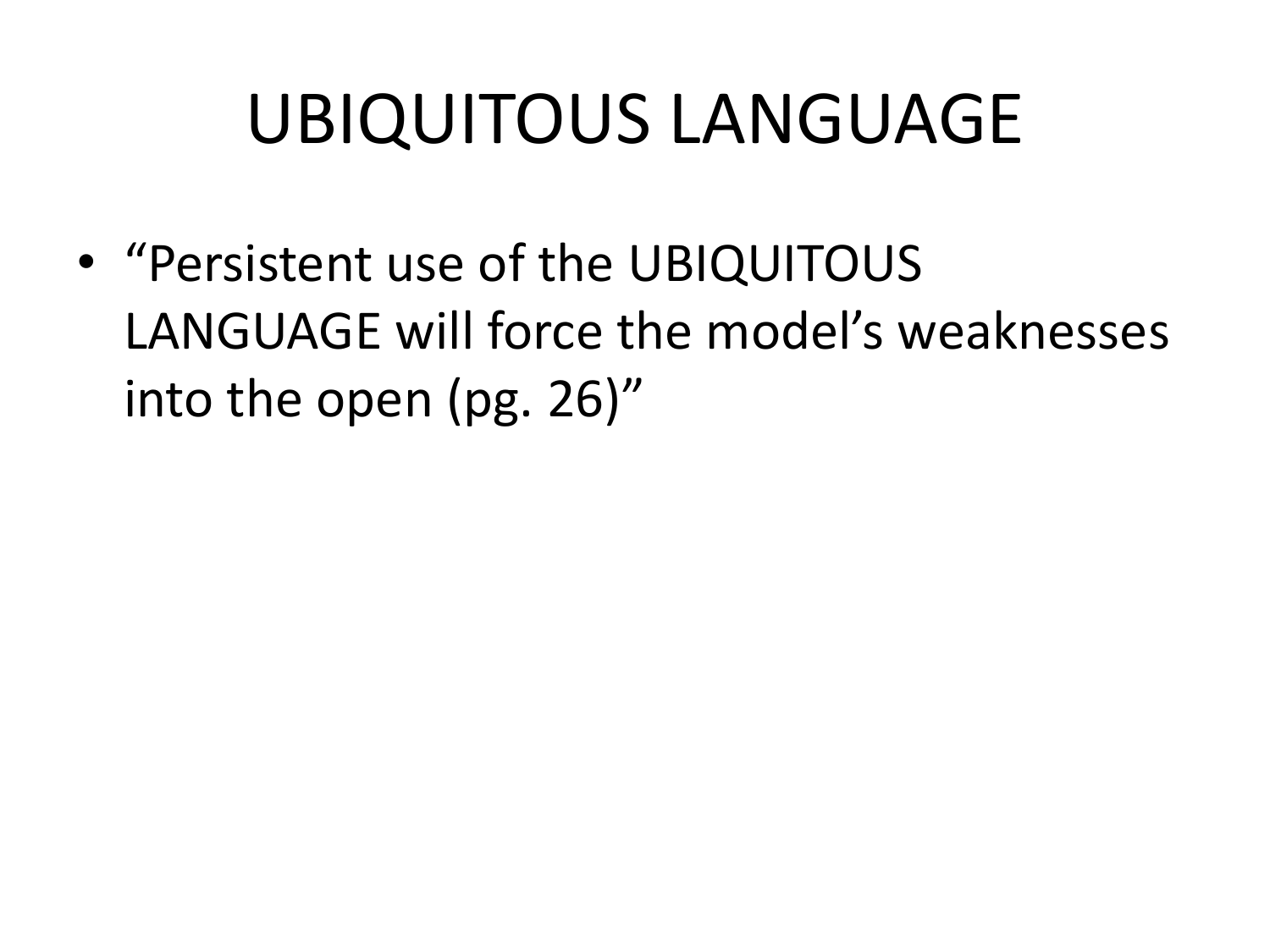## The One Model Solution

- Why?
	- The model is the source
	- Control the source, you control the consequences
- Complication
	- To work correctly…
	- "Anyone responsible for changing code must learn to express a model through the code. Every developer must be involved in some level of discussion about the model and have contact with domain experts (pg. 62)."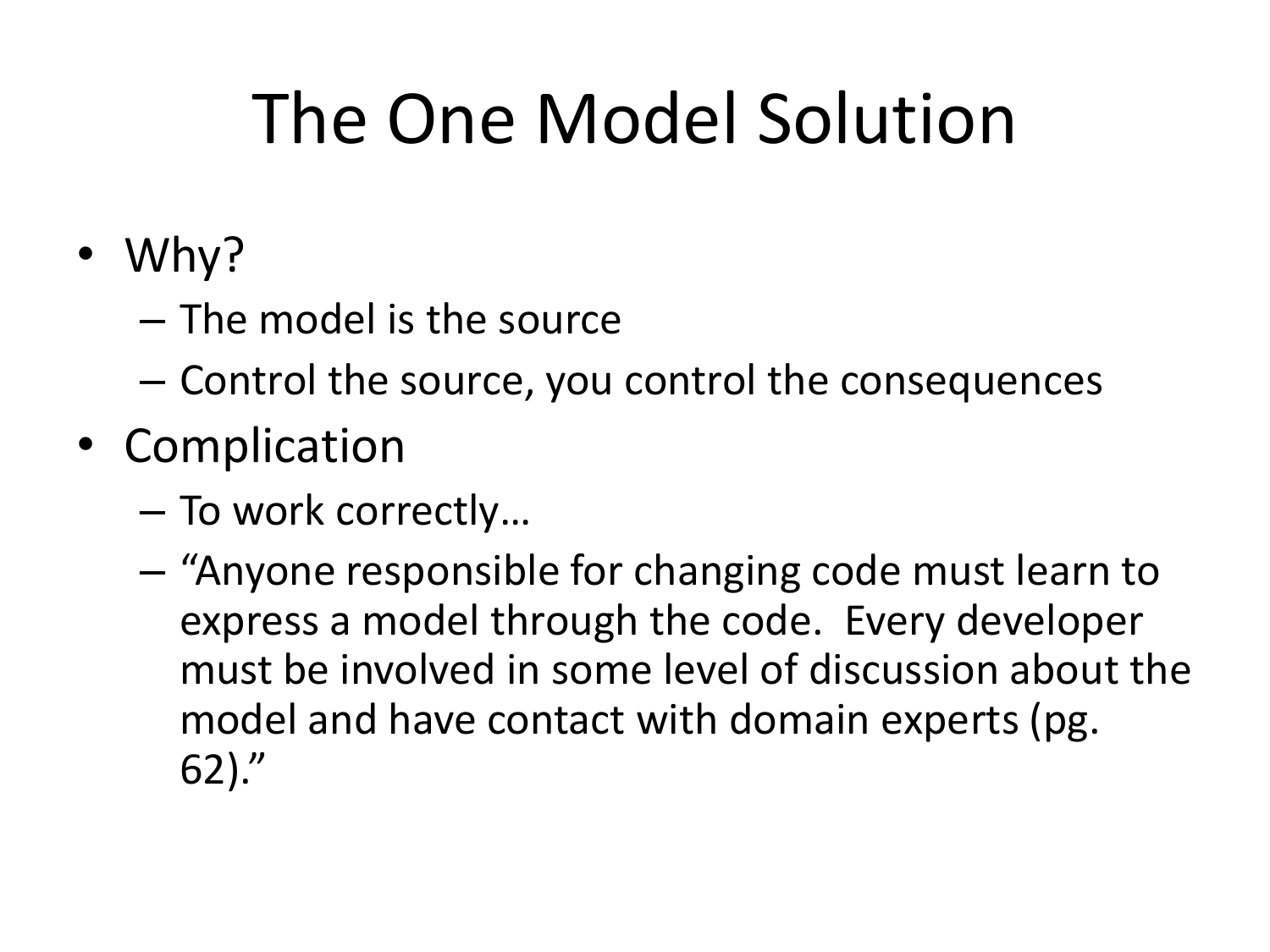#### Iterative Process

- A model is not a one-shot deal.
- Rather the model emerges out of multiple iterations of refactoring, discussion and knowledge evolution.
- Start with an initial model that is a best guess based on a discussion with domain experts.
- Evolve the model throughout the lifetime of the project.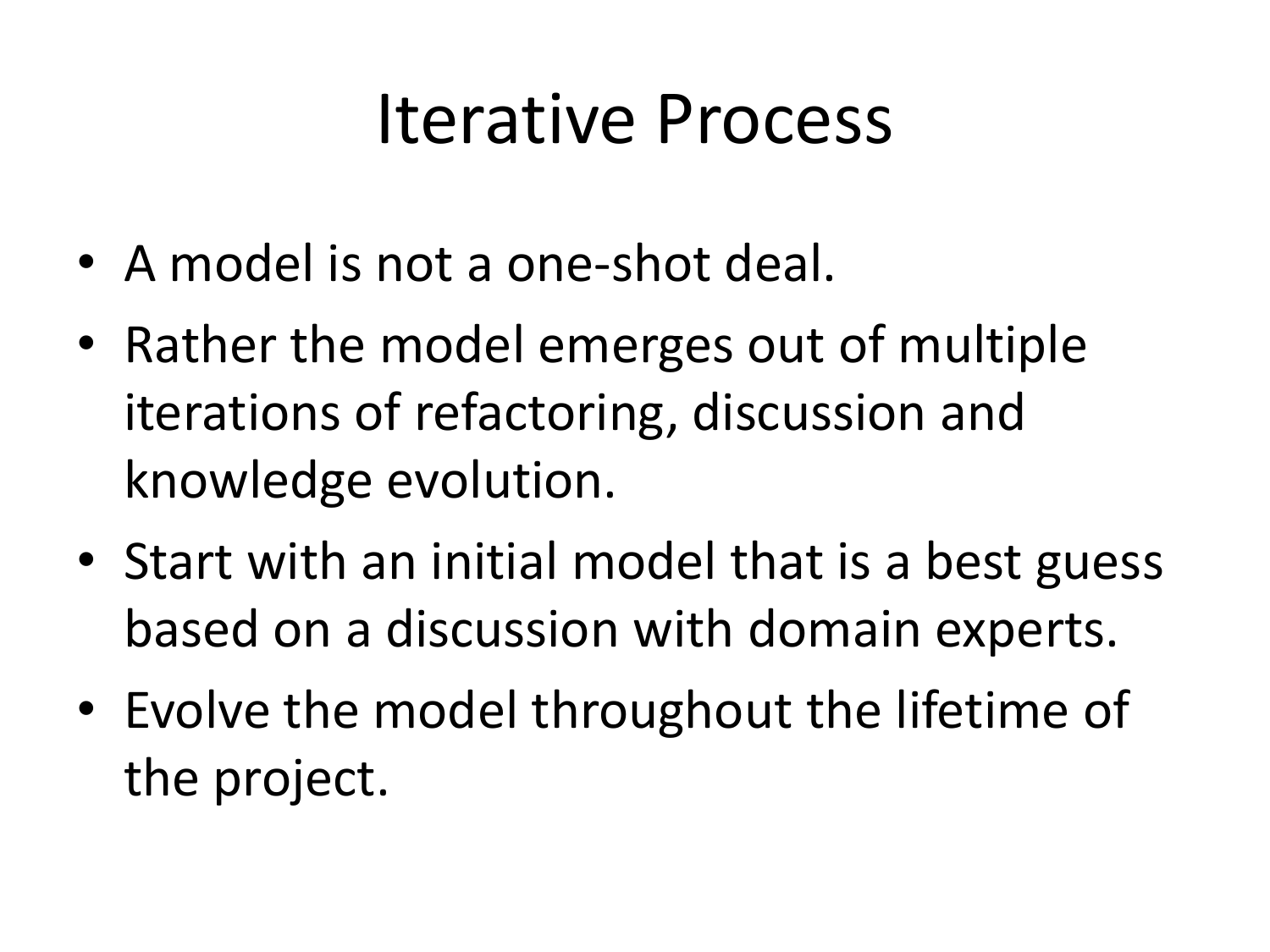#### Iterative Process



- A model implies
	- language to be used in speech
	- code implementation
	- diagrams
	- language in documents
- If the actual speech, code, diagrams and documents used are different, then the model needs to be revised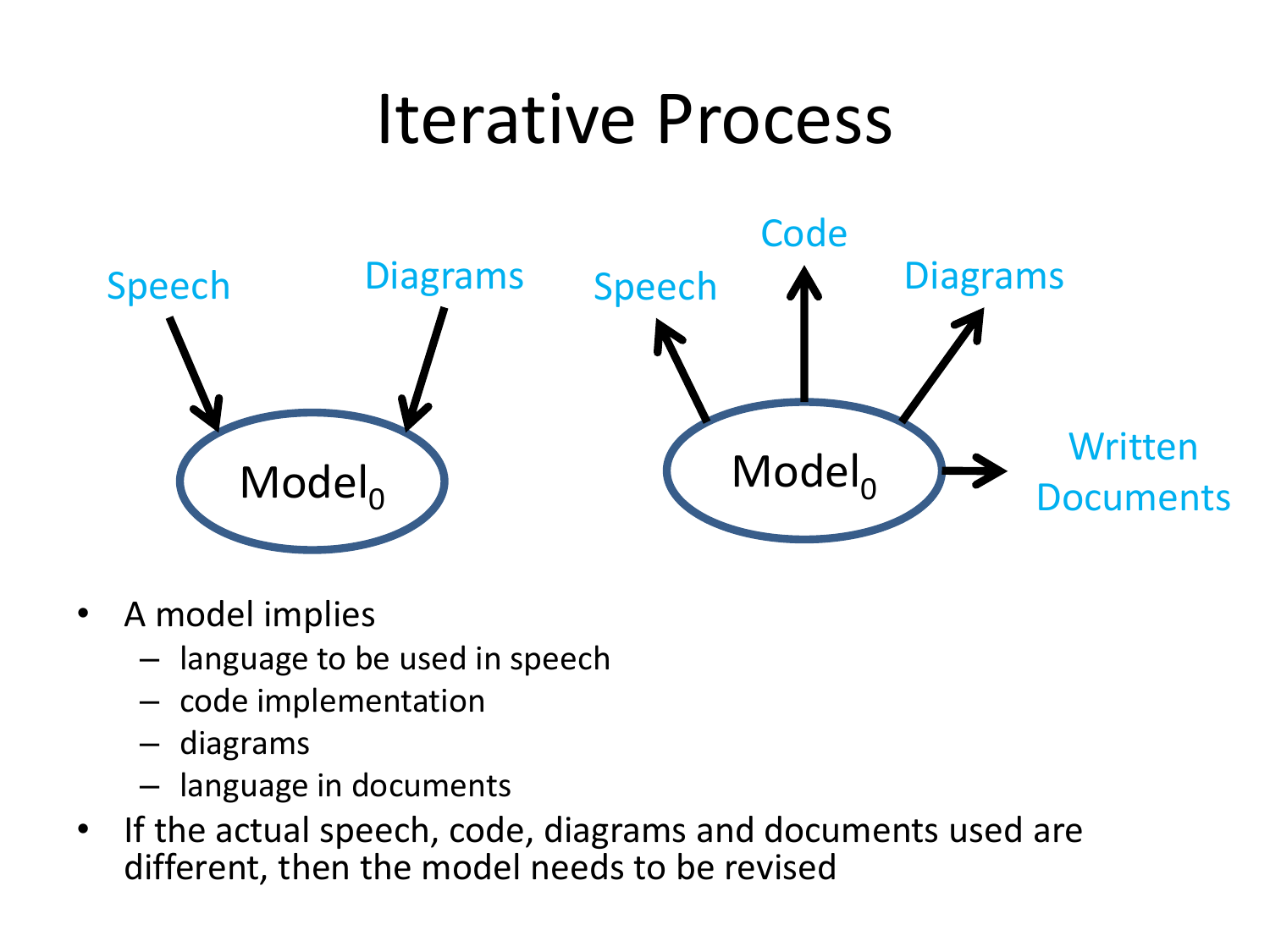#### Iterative process

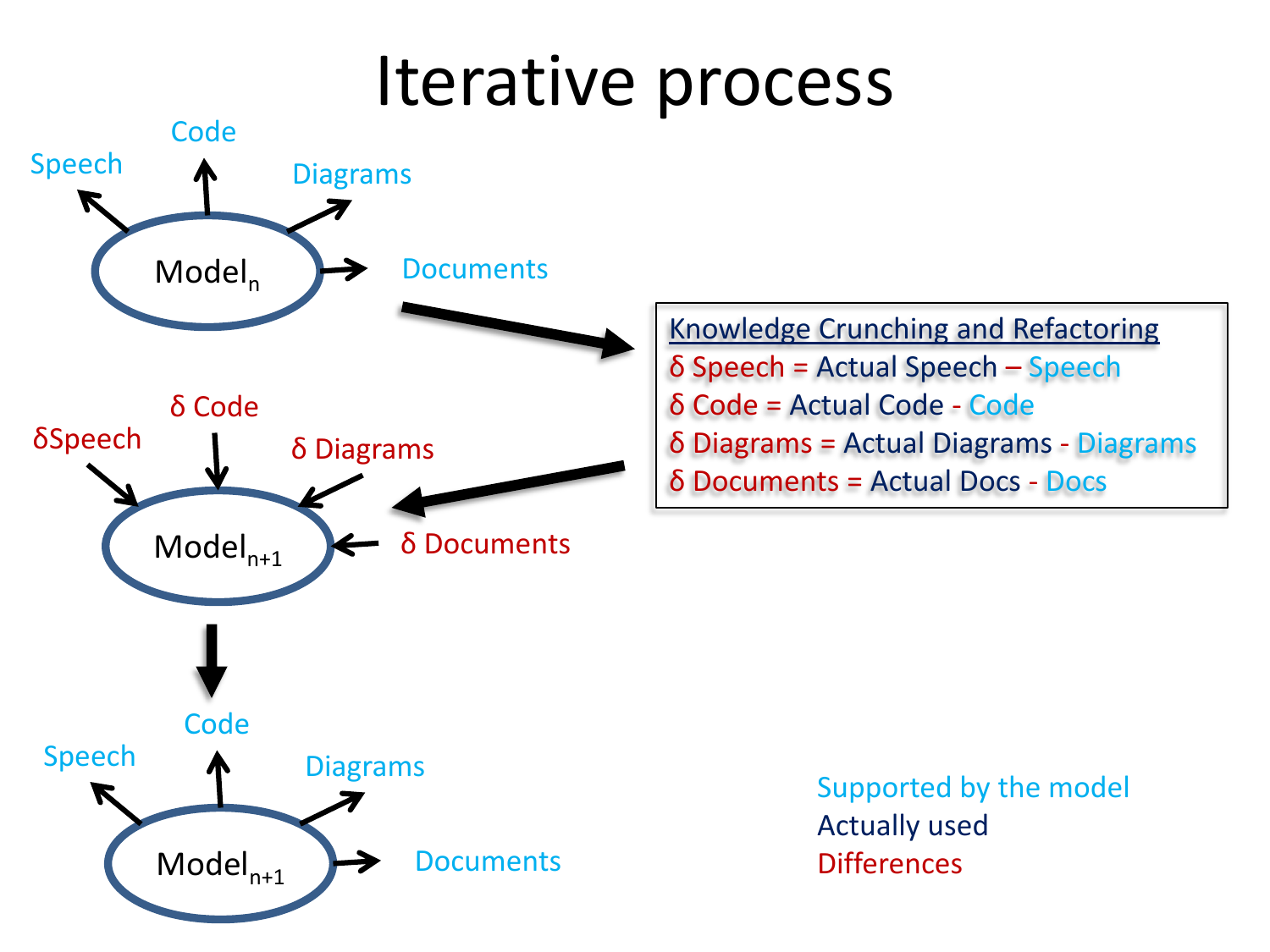## A Single Model

• "MODEL-DRIVEN DESIGN discards the dichotomy of analysis model and design to search out a single model that serves both purposes. … This requires us to be more demanding of the chosen model, since it must fulfill two quite different objectives (pg. 49)."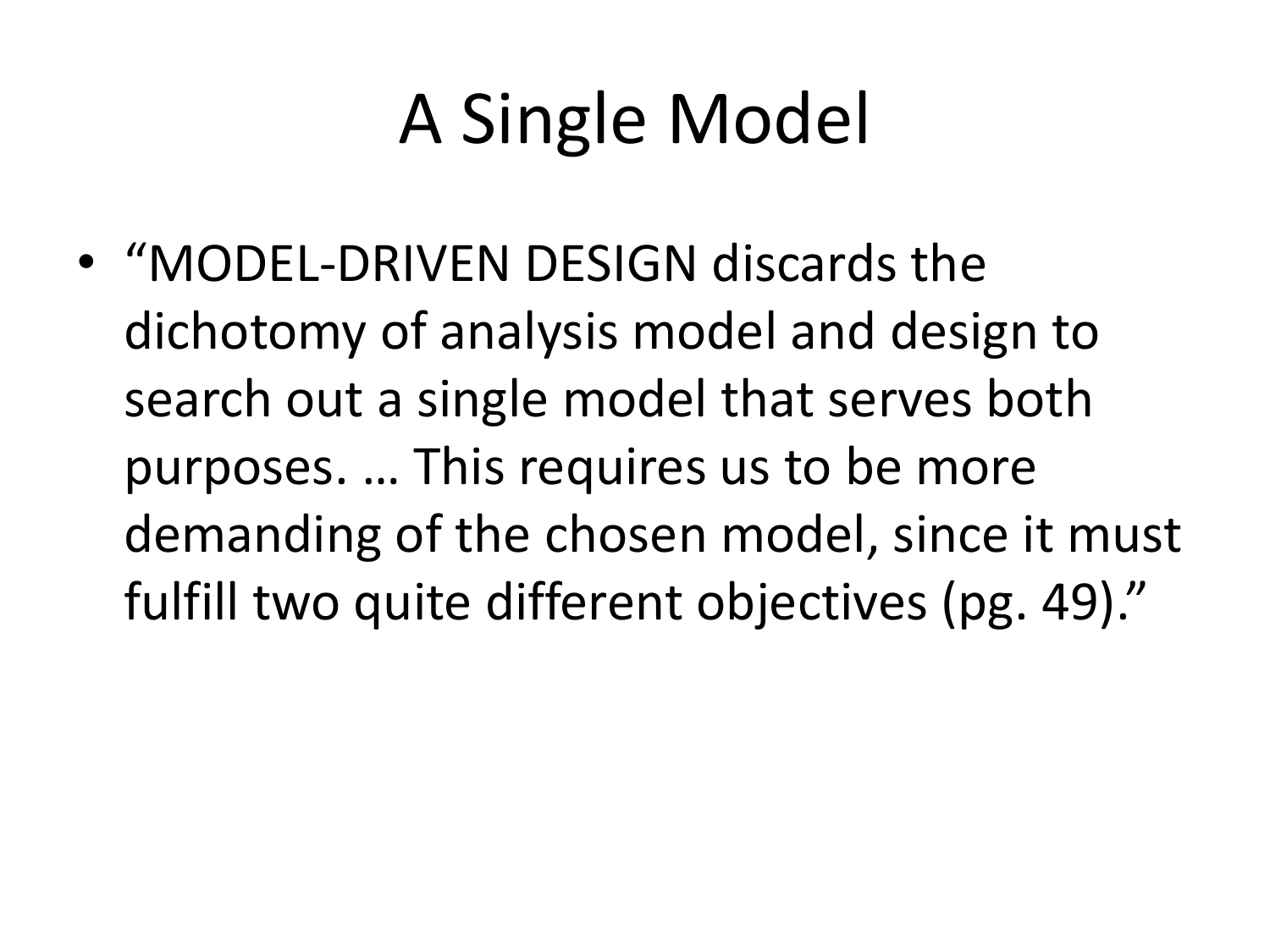## Developer Model

- Developers must buy-in and feel responsible for the model
	- "If developers don't realize that changing code changes the model, then their refactoring will weaken the model rather than strengthen it (pg 61)."
	- The abstractions will not accurately reflect the domain knowledge
- "With a MODEL-DRIVEN DESIGN, a portion of the code is an expression of the model; changing the code changes the model. Programmers are modelers, whether anyone likes it or not. So it is better to set up the project so that the programmers do good modeling work (pg. 61)."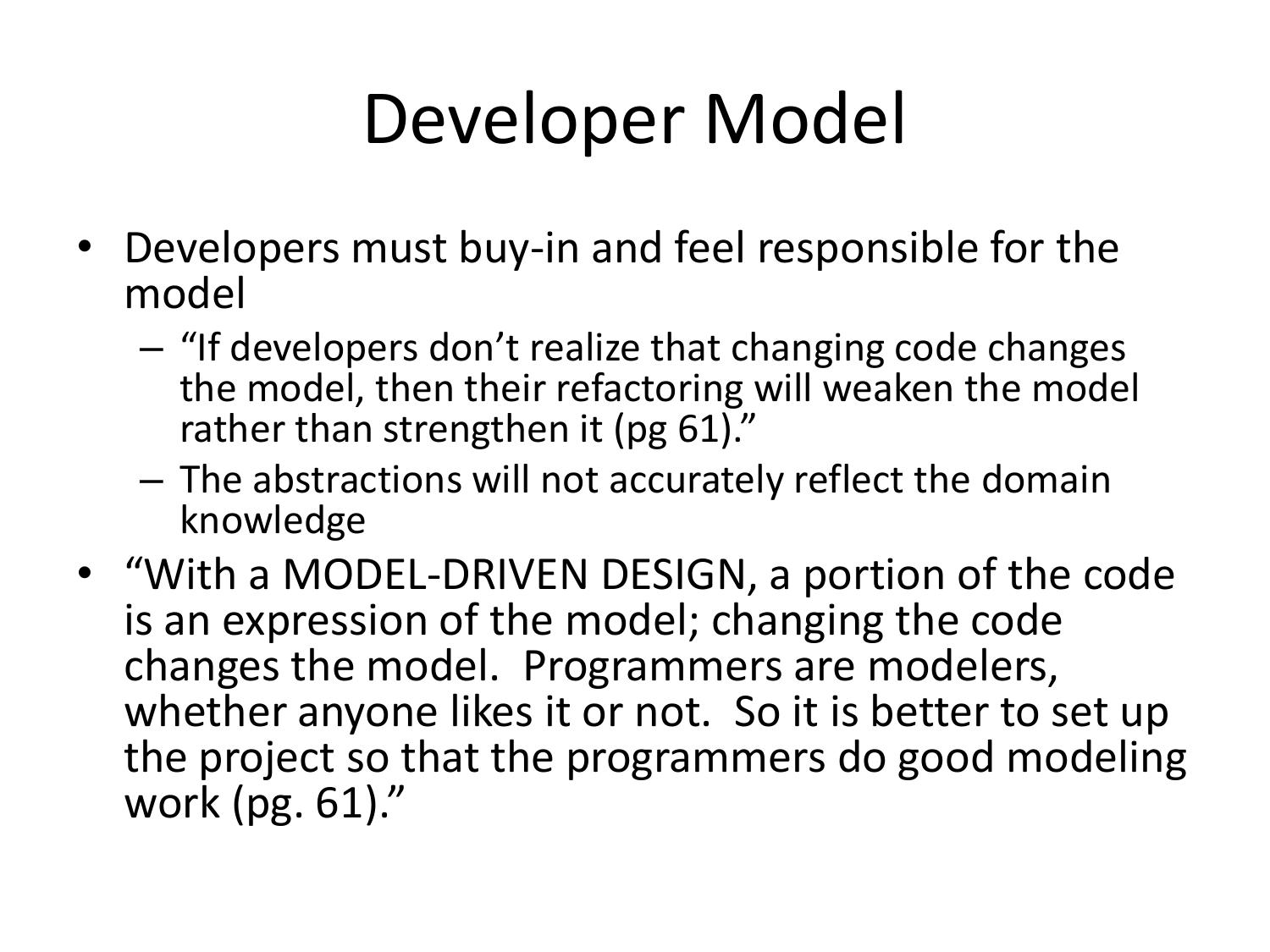## User Model

• "In theory, perhaps, you could present a user with any view of a system, regardless of what lies beneath. But in practice, a mismatch causes confusion at best – bugs at worst (pg. 57)."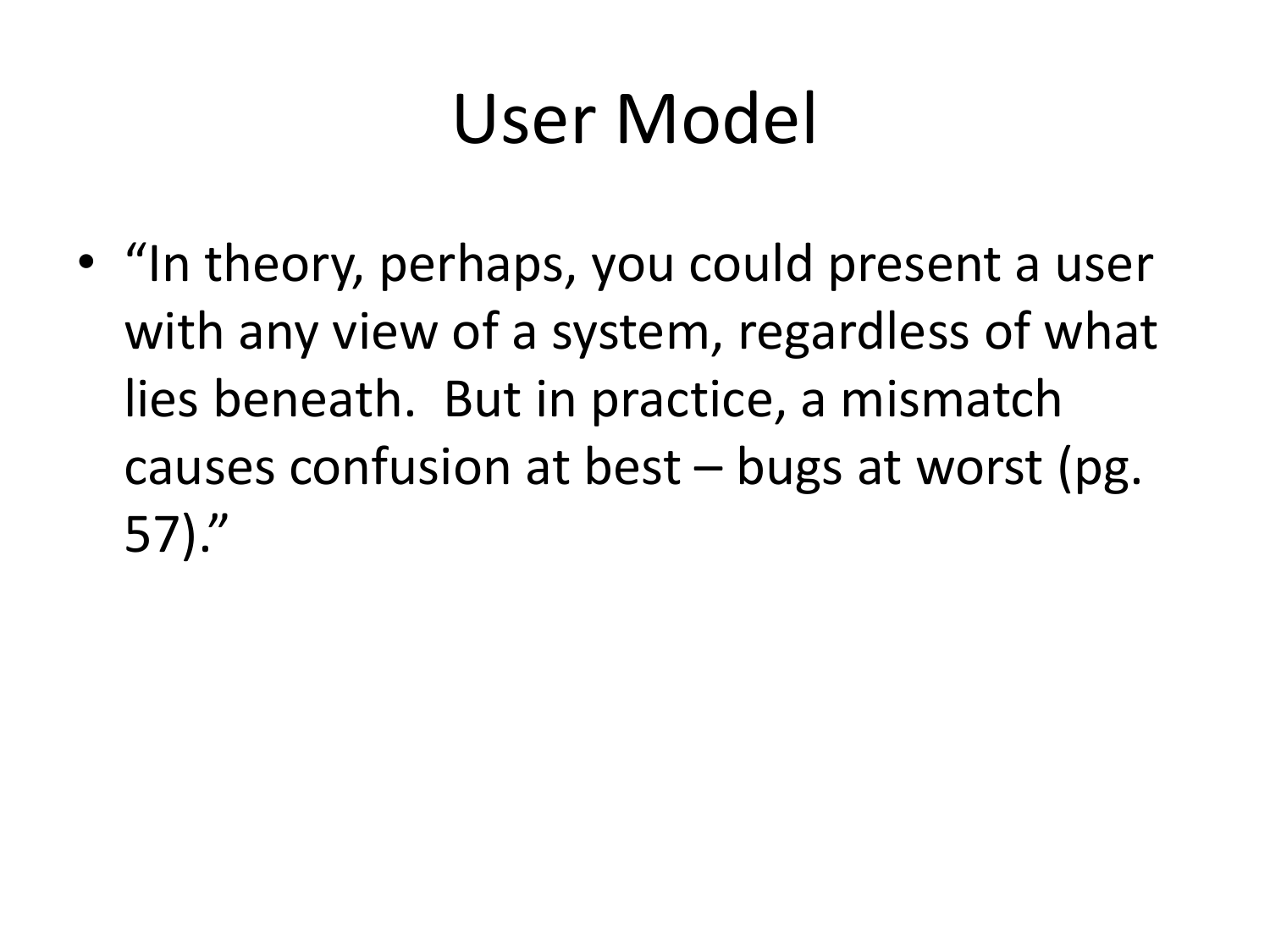## A Single Model

• Although the initial model may not be identical in all cases, over iterations, the models should converge

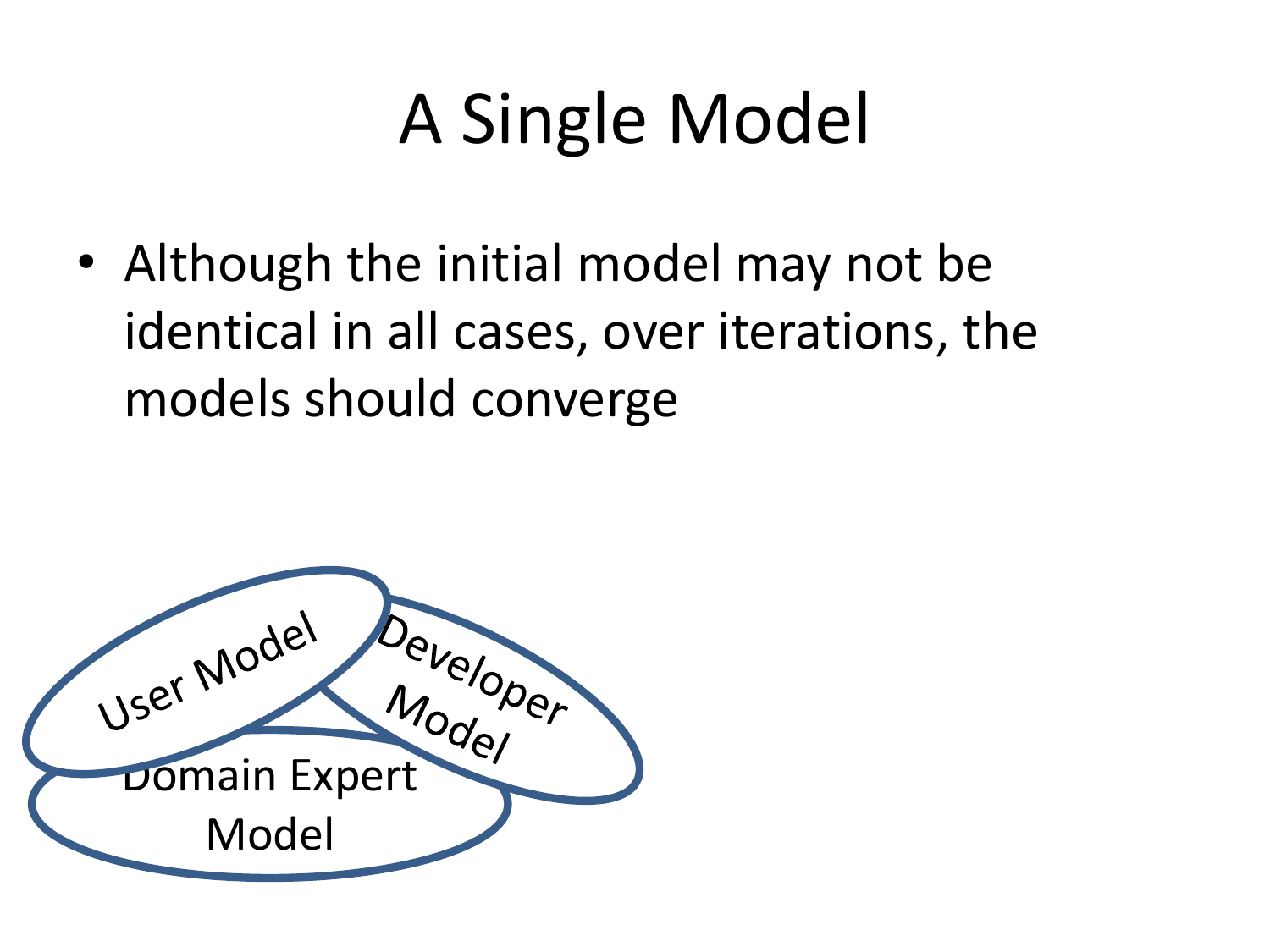# Why One Model?

- "The single model reduces the chances of error, because the design is now a direct outgrowth of the carefully considered model. The design, and even the code itself, has the communicativeness of a model (pg. 50)."
- Note the one model view does not mean that different sub-systems cannot have their own model, but that all those involved in the subsystem need to use one model.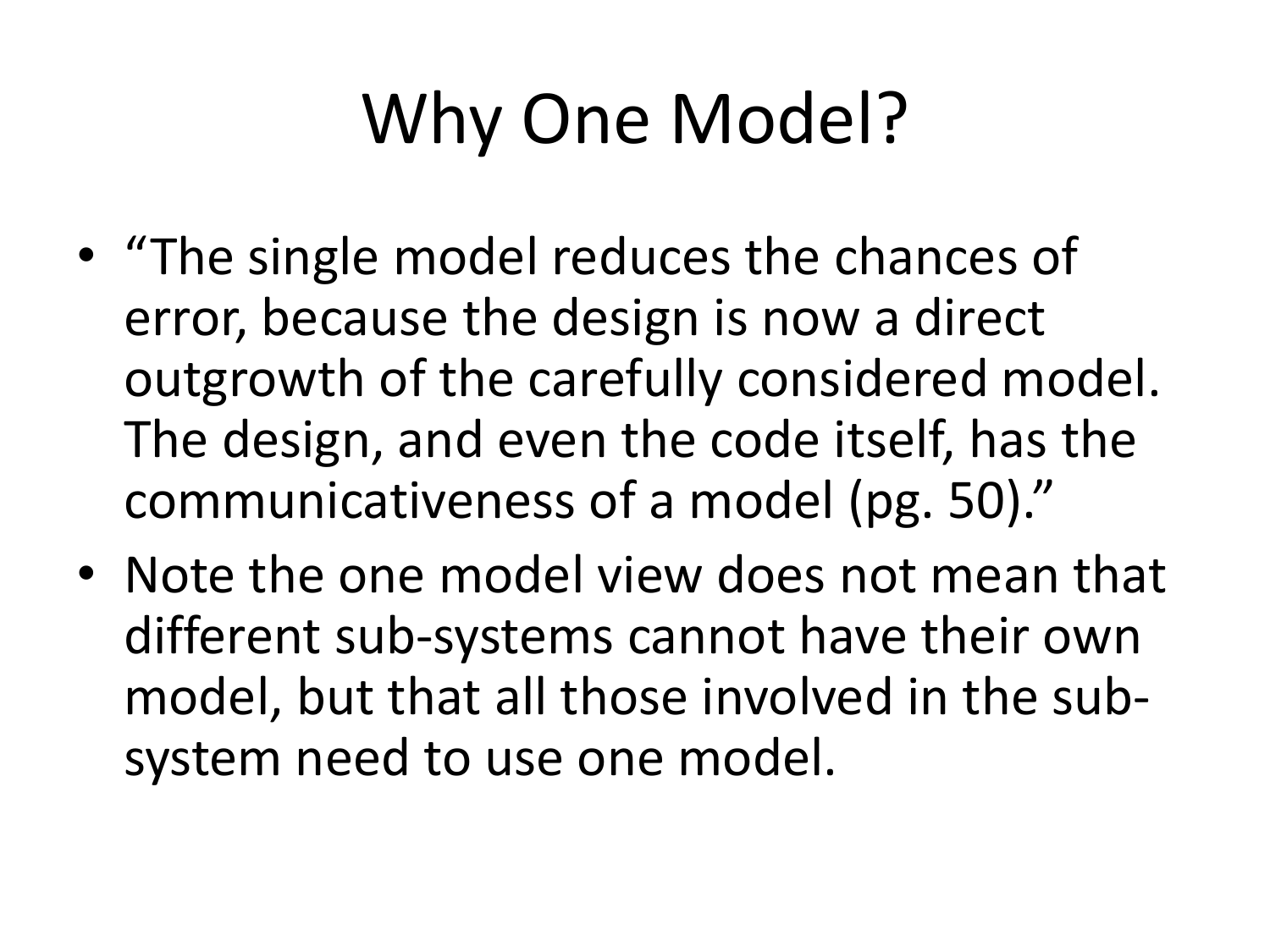### Hands-On Modelers

- "All teams have specialized roles for members, but over separation of responsibility for analysis, modeling, design, and programming interferes with MODEL-DRIVEN DESIGN (pg. 60)."
- Model's intent can be lost in the handoff
	- "The overall effect of a model can be very sensitive to details, and those details don't always come across in a UML diagram or a general discussion (pg. 60)."
- Indirectness of Feedback
	- Certain aspects of the model can be wildly inefficient, the project leader needs to know about this so the model can be reformulated. Otherwise the developers might abandon the model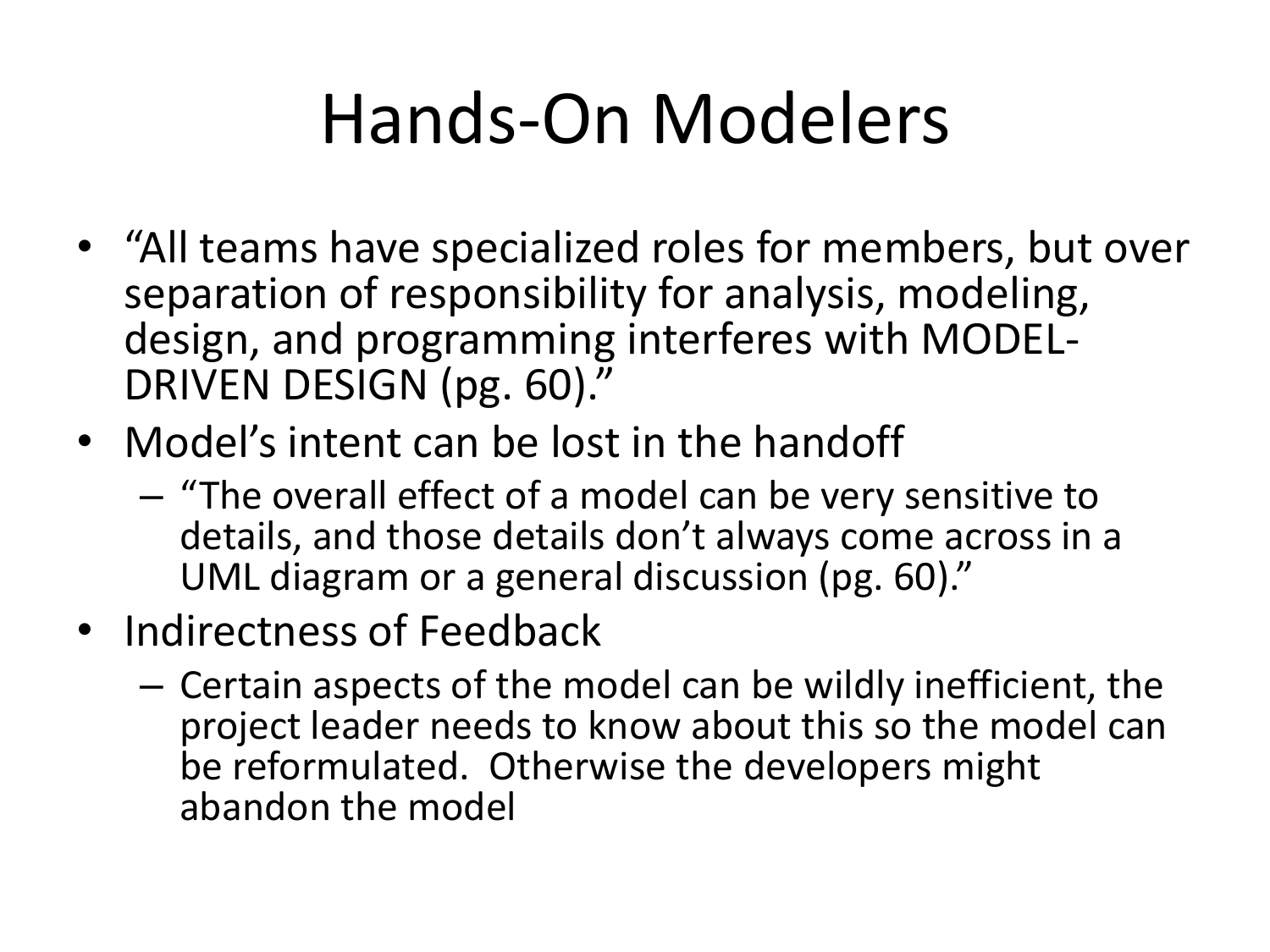## The Building Blocks of a Model-Driven Design

- To maintain the correspondence between model and implementation there are specific techniques that Eric Evans suggests.
	- Isolate the domain using a layered architecture
	- Domain layer techniques
		- Use associations wisely
		- Use appropriate model elements
		- Utilize Modules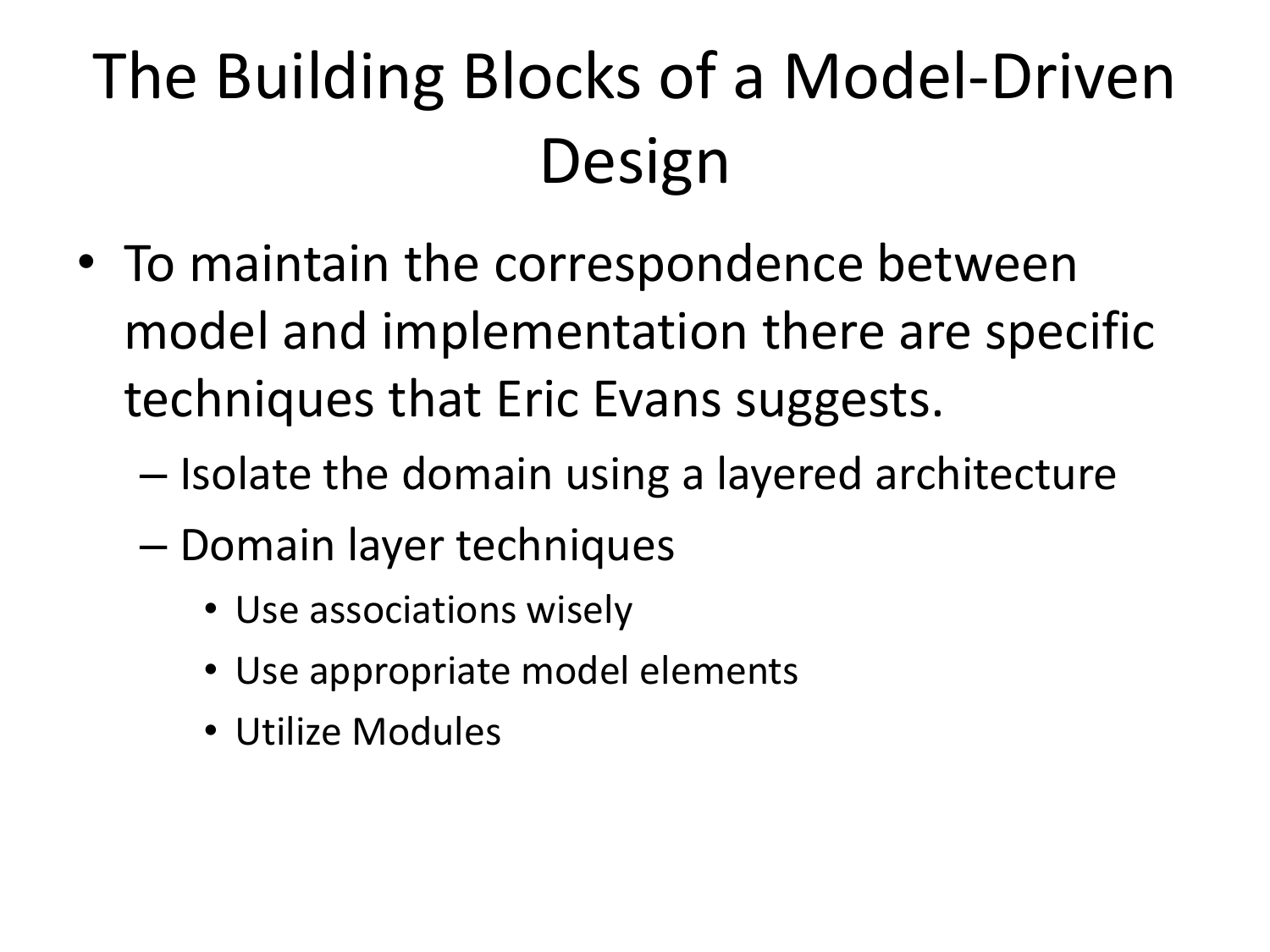### Isolating the Domain

• "To apply our best thinking, we need to be able to look at the elements of our model and see them as a system. We must not be forced to pick them out of a much larger mix of objects, like trying to identify constellations in the night sky. We need to decouple the domain objects from other functions of the system, so we can avoid confusing the domain concepts with other concepts related only to software technology or losing sight of the domain altogether in the mass of the system (pg. 67)."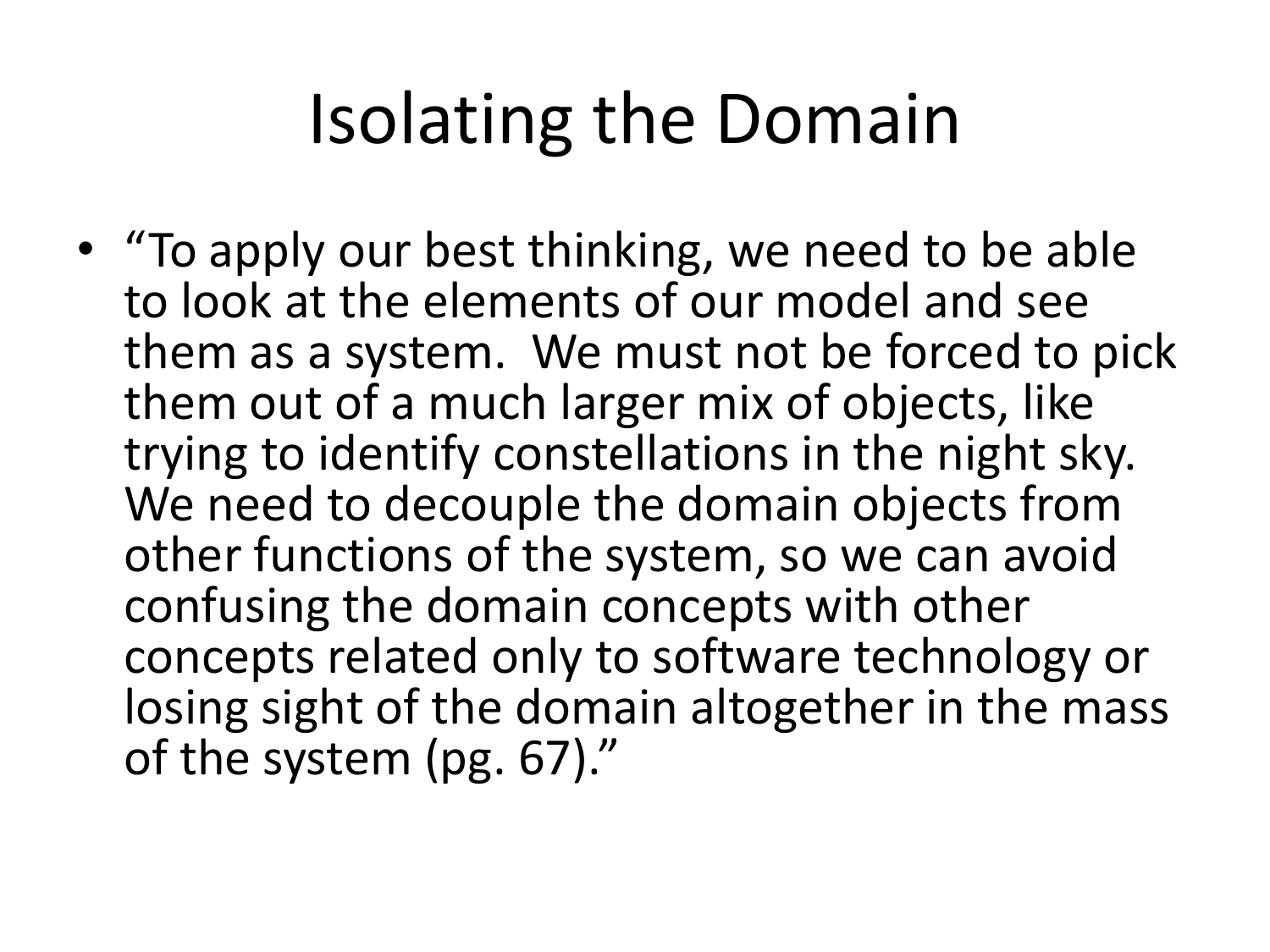## Layered Architecture

- The architecture can be separated into layers with specific responsibilities,
	- User Interface
	- Application
	- Domain
	- Infrastructure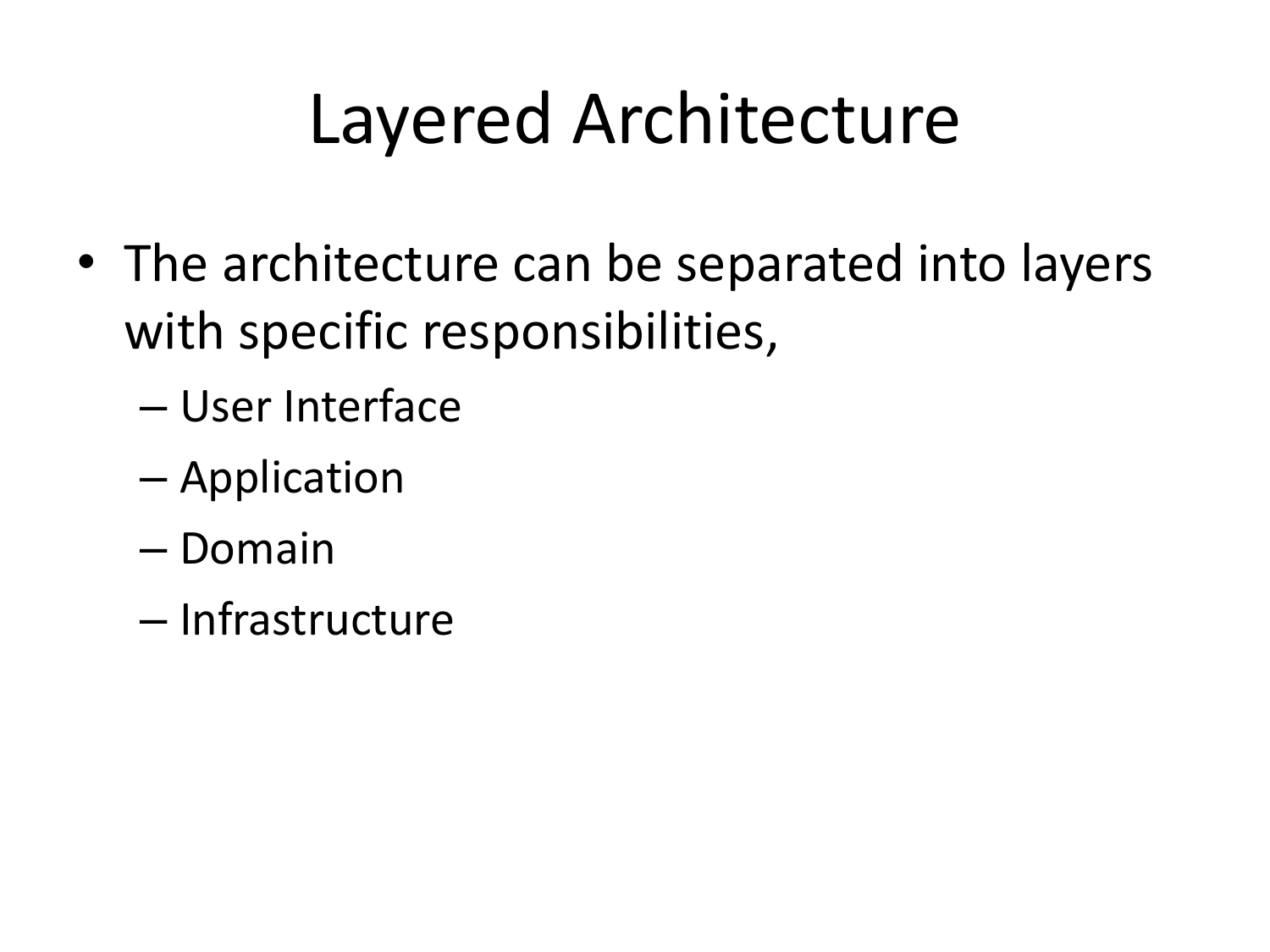## Layered Architecture

- The domain layer should be isolated
	- This allows domain objects to be designed without simultaneously thinking about he user interface
- "But the main benefit is simplifying the application layer, keeping it narrowly focused on its job: knowing *when* to send a message, but no burdened with *how* (pg 73)."
- Services should be loosely coupled to the rest of the system.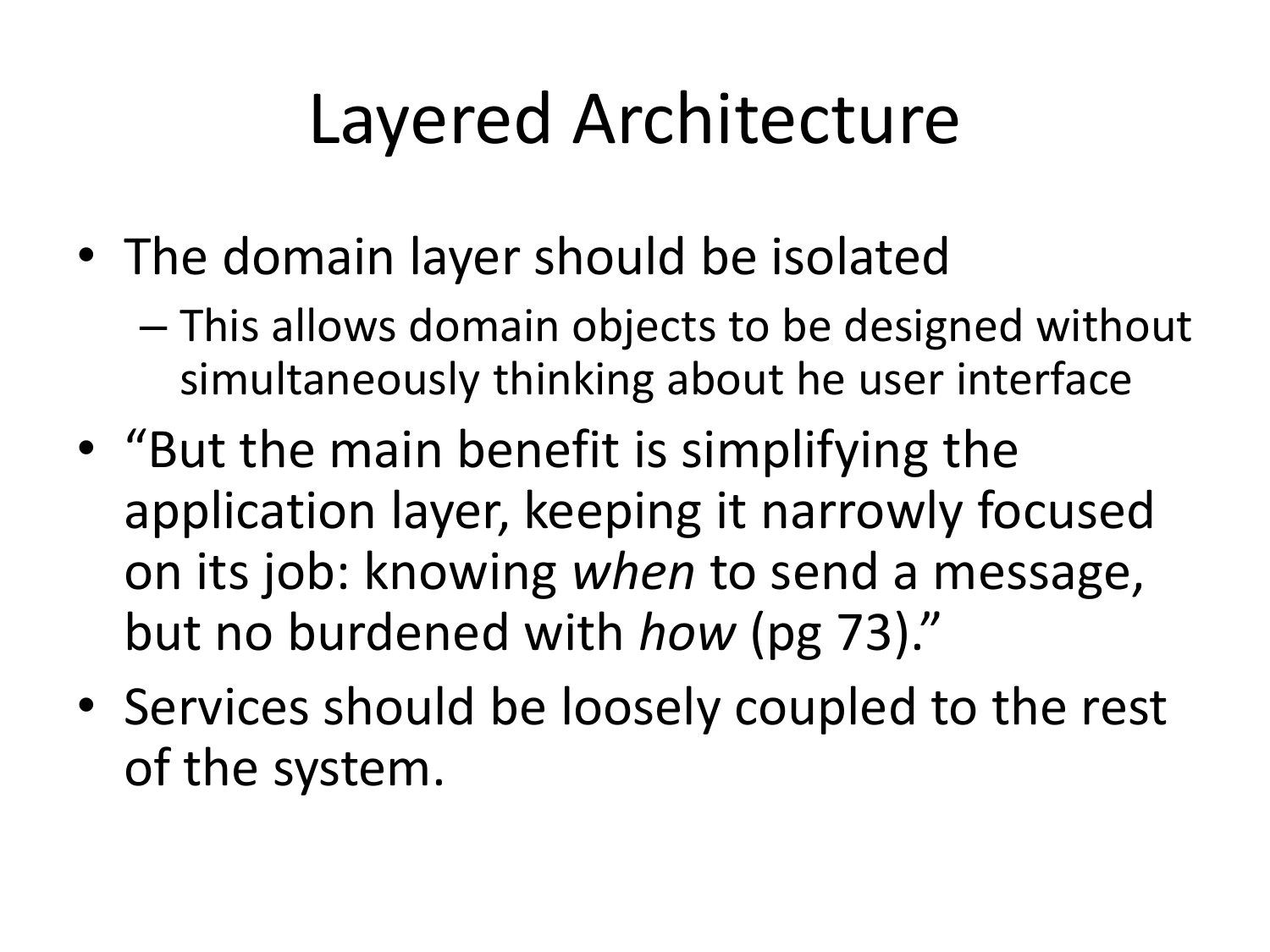# Domain Layer Building Blocks

- Associations
- Three patterns of model elements
	- Entities
		- An object that represents something with continuity and identity something that is tracked through different states or even across different implementations
	- Value Objects
		- Attribute that describes the state of a particular object aspect
	- Services
		- Actions or operations
		- "Although it is a slight departure from object-oriented modeling tradition, it is often best to express theses as SERVICES, rather than forcing responsibility for an operation onto some ENTITY or VALU OBJECT (pg. 82)."
- Modules
	- "The ideas of hgh cohesion and low coupling, foten thought of as technical metirics, can be applied to the concepts themselves. In a MODEL-DRIVEN DESIGN, MODULES are part of the model, and they should reflect concepts in the domain (pg. 82)."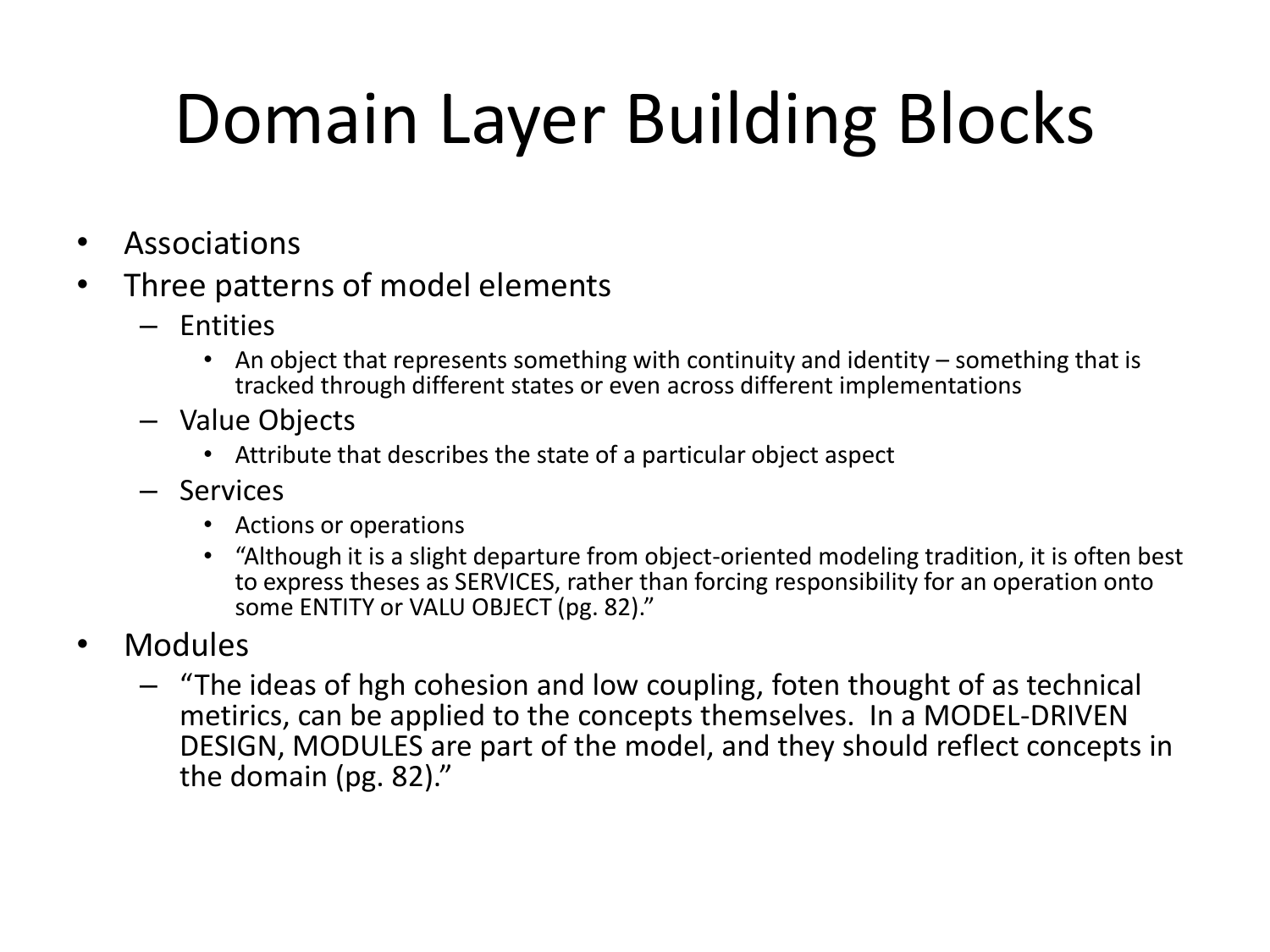#### Associations

- A model typically has many associations which can make implementation and maintenance complicated (especially many-to-many associations)
- Making associations more tractable
	- Impose a traversal direction
	- Add a qualifier
	- Eliminate nonessential associations
- This makes associations more expressive of the model as well as more tractable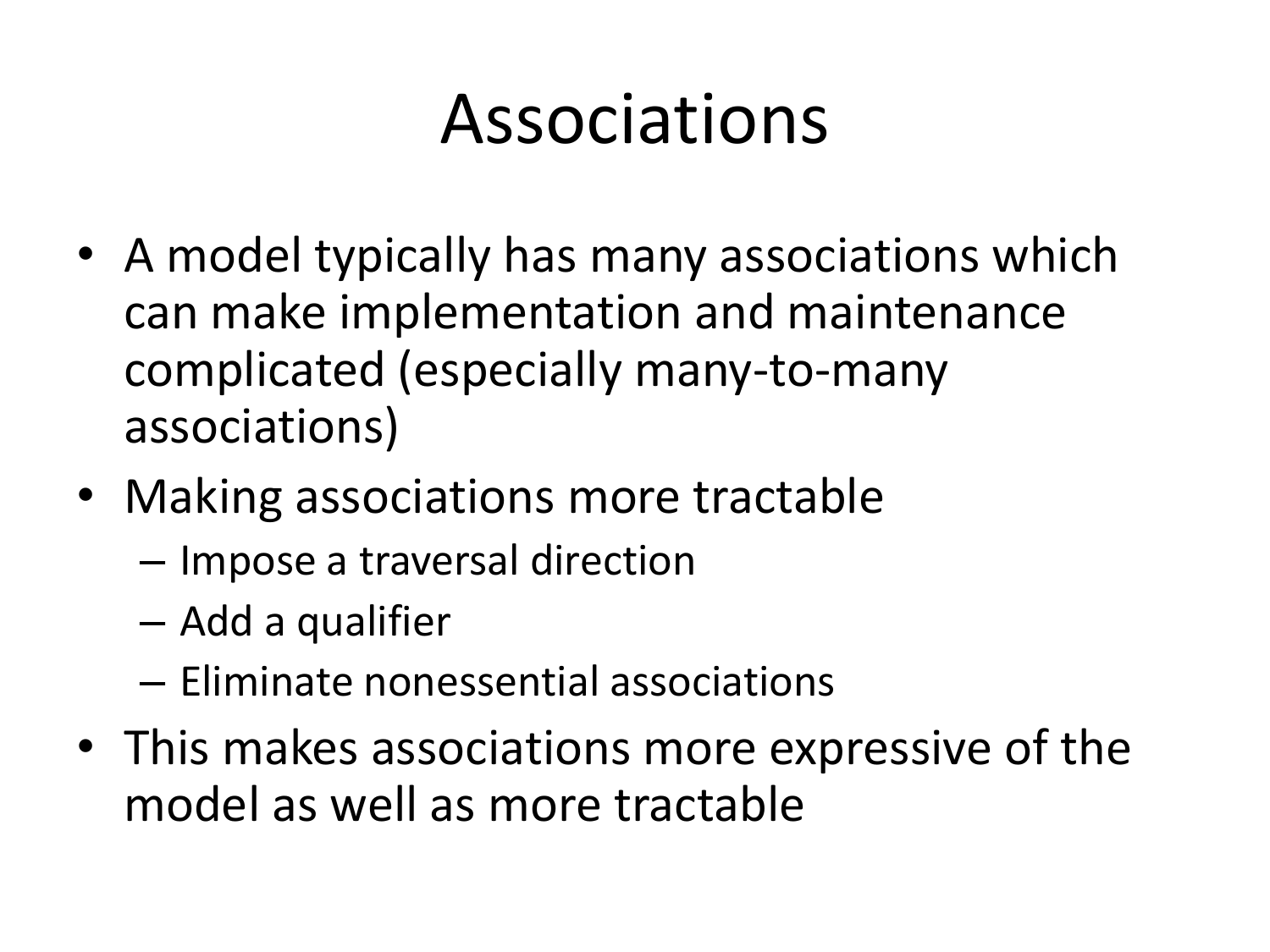## Entity Pattern

- "An object defined primarily by its identity is called an ENTITY (pg. 91)."
- "They have life cycles that can radically change their form and content, but a thread of continuity must be maintained (pg. 91)."
- "Their class definitions, responsibilities, attributes, and associations should revolve around who they are, rather than the particular attributes they carry (pg. 91)."
- Entity should be stripped down to characteristics that uniquely identify it and commonly used to find and match it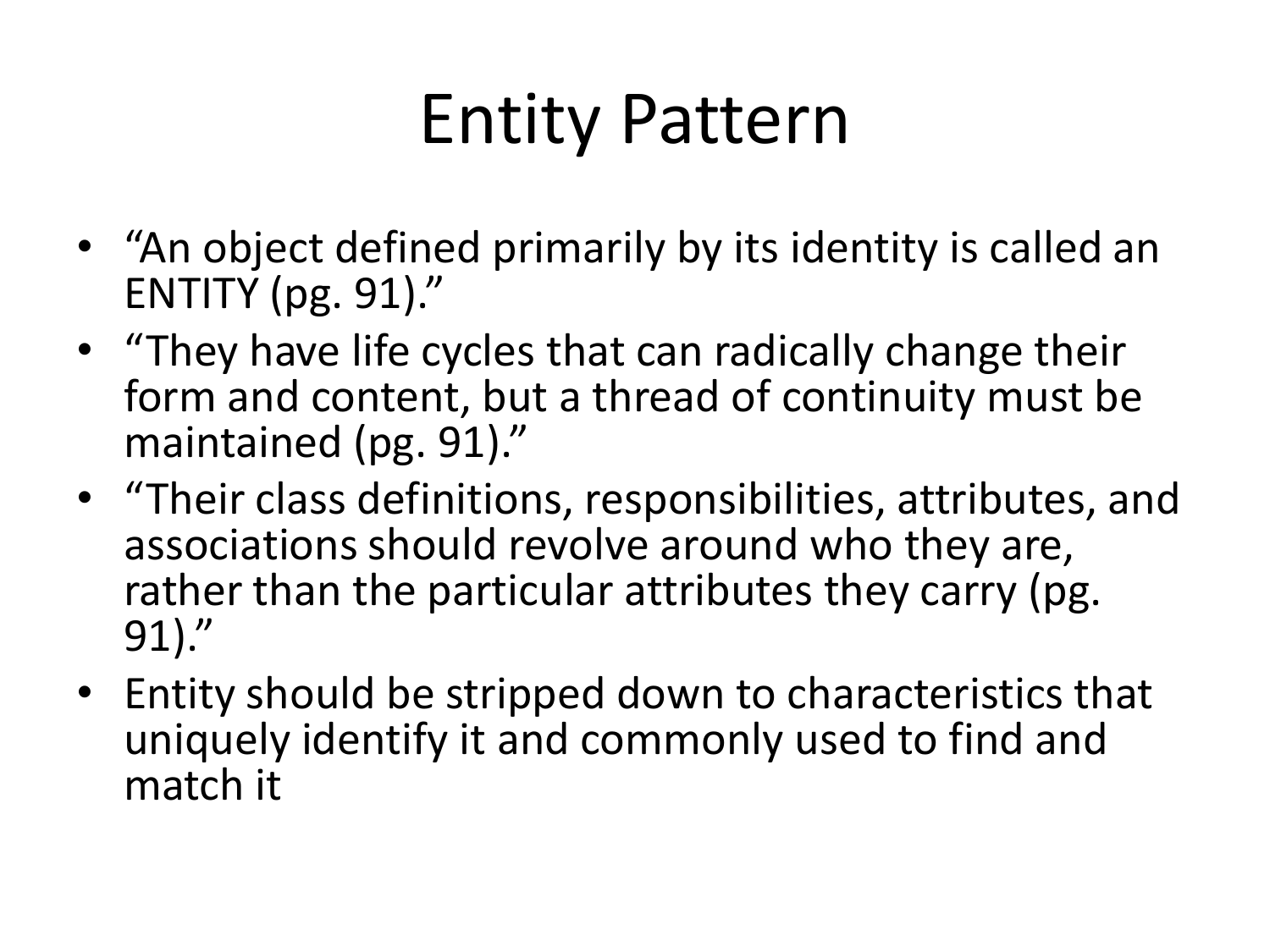## Value Objects

- Could make all objects entities…
	- "Software design is a constant battle with complexity. We must make distinctions so that special handling is applied only where necessary (pg. 98)."
	- Only use entities where necessary
- An object that represents a descriptive aspect of the domain with no conceptual identity
- "[I]nstantiated to represent elements of the design that we care about only for *what* they are, not *who* or *which* they are (pg. 98)."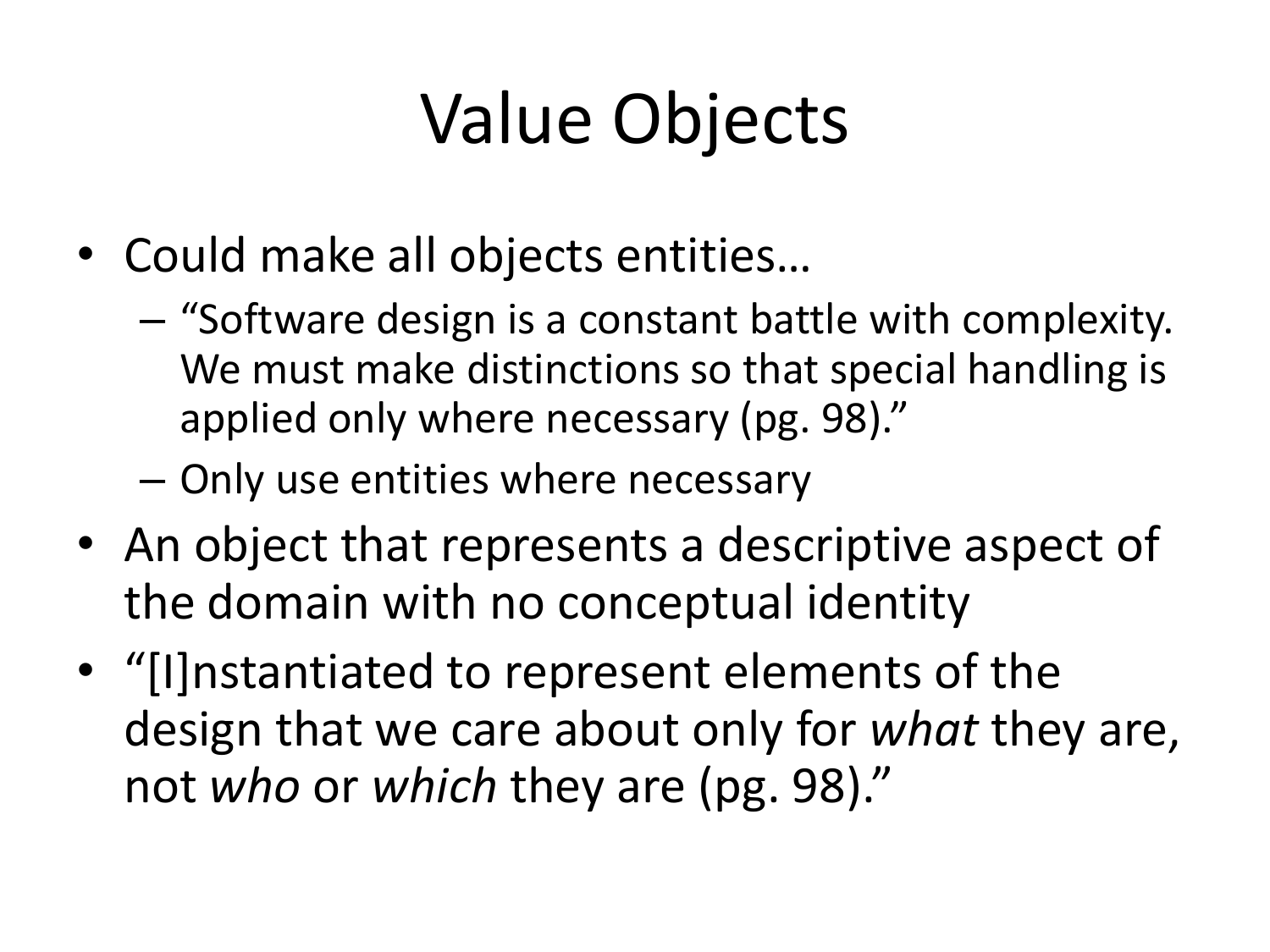## SERVICES

- "In some cases, the clearest and most pragmatic design includes operations that do not conceptually belong to an object. Rather than force the issue, we can follow the natural contours of the problem space and include SERVICES explicitly in the model (pg. 104)."
- Operation names should come from the UBIQUITOUS LANGUAGE
- Parameters and results should be domain objects
- Should be used judiciously
- Note: There is a distinction between services discussed here that are used in the domain layer and those of other layers. Technical SERVICES lack business meaning.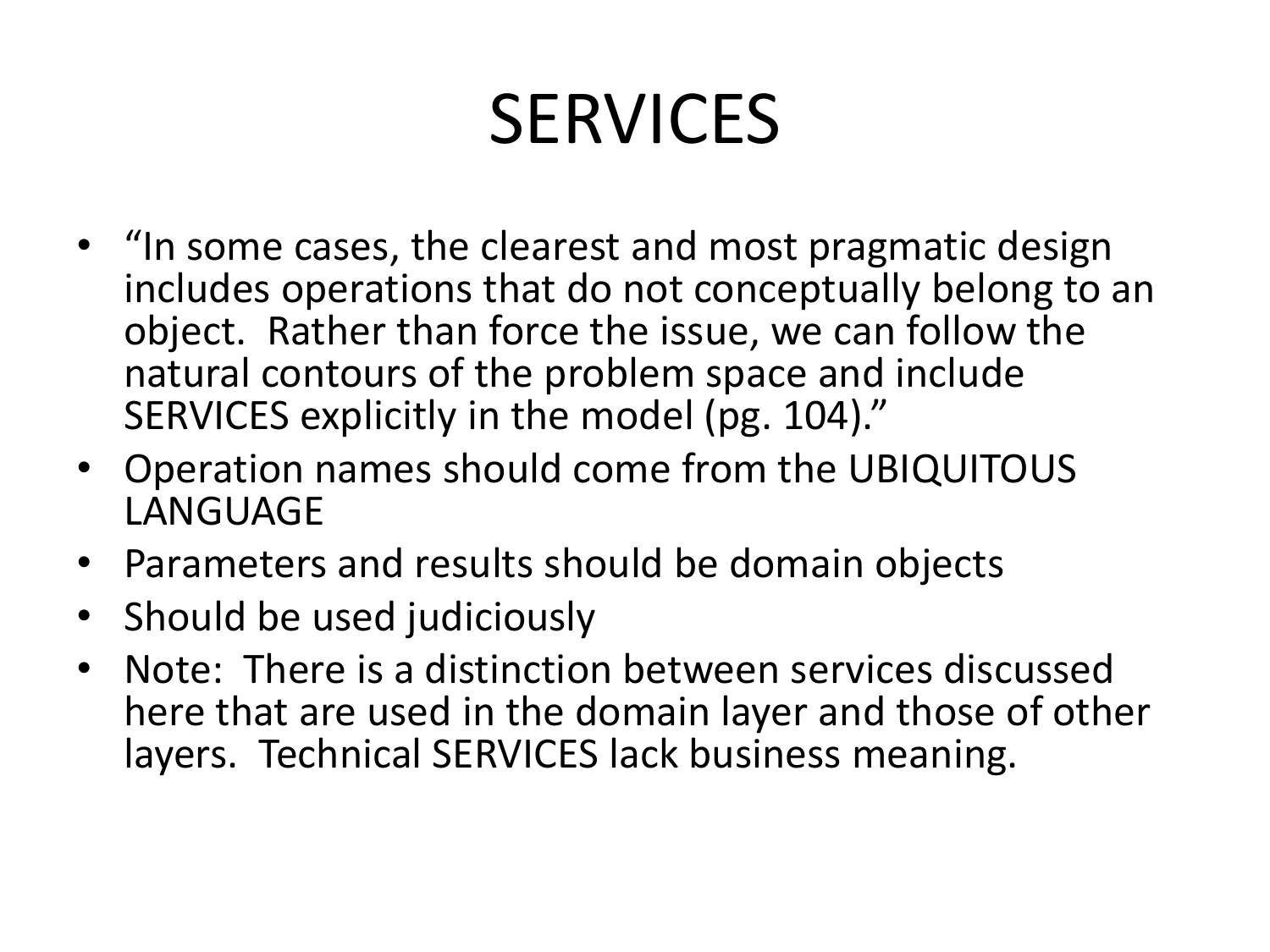## A Good SERVICE

- 1. The operation relates to a domain concept that is not a natural part of an ENTITY or VALUE OBJECT
- 2. The interface is defined in terms of other elements of the domain model
- 3. The operation does not maintain an internal state that affects its own behavior (stateless).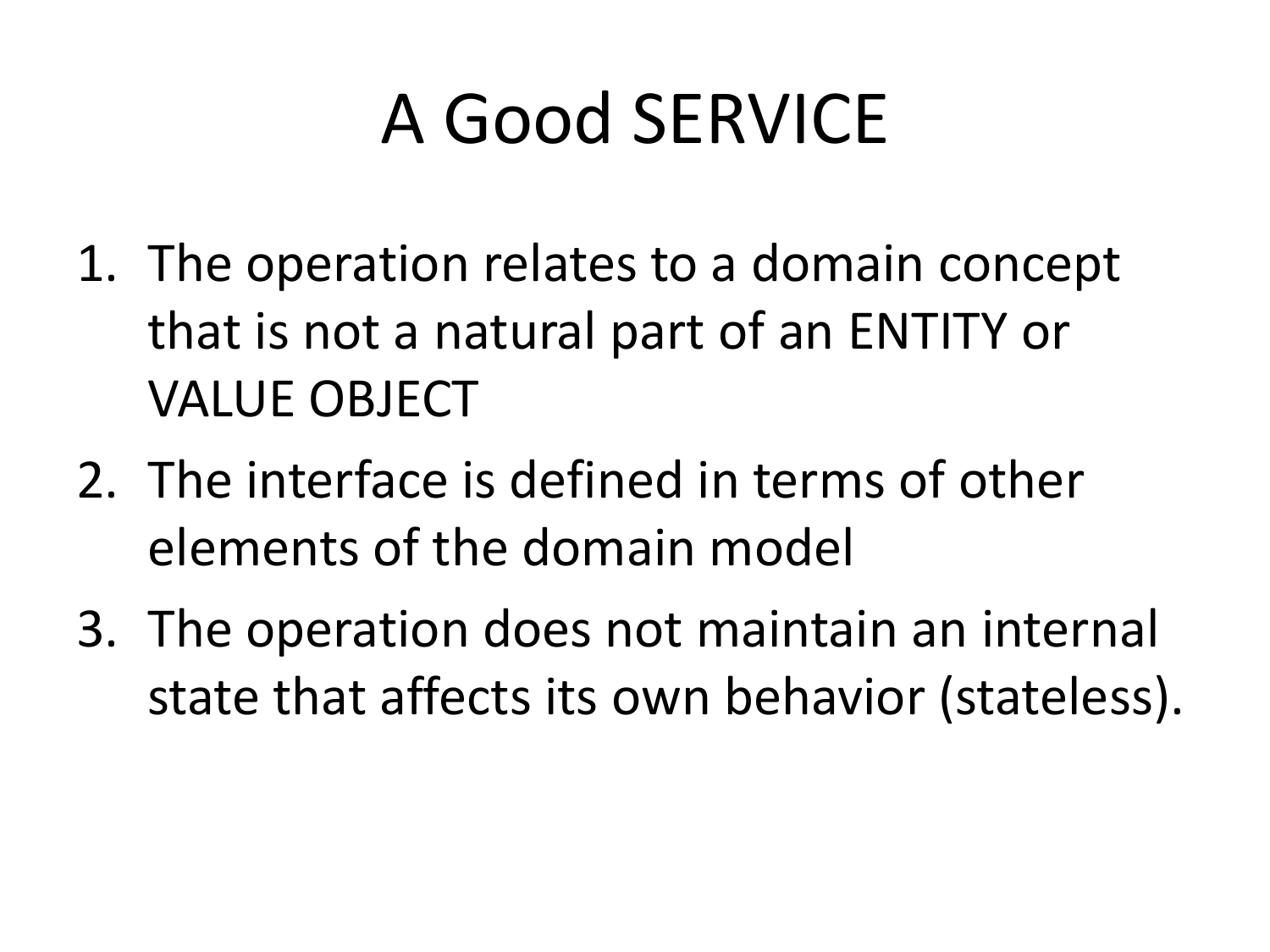## MODULES (a.k.a PACKAGES)

- "MODULES give people two views of the model: They can look at detail within a MODULE without being overwhelmed by the whole, or they can look at relationships between MODULES in views that exclude interior detail (pg. 109)."
- The MODULES in the domain layer should emerge as a meaningful part of the model, telling the story of the domain on a larger scale (pg. 109)."
- MODULES can be dangerous since the cost of refactoring MODULES can be prohibitive
- "If your model is telling a story, the MODULES are chapters (pg. 110)."
- "Give the MODULES names that become part of the UBIQUITOUS LANGUAGE (pg. 111)."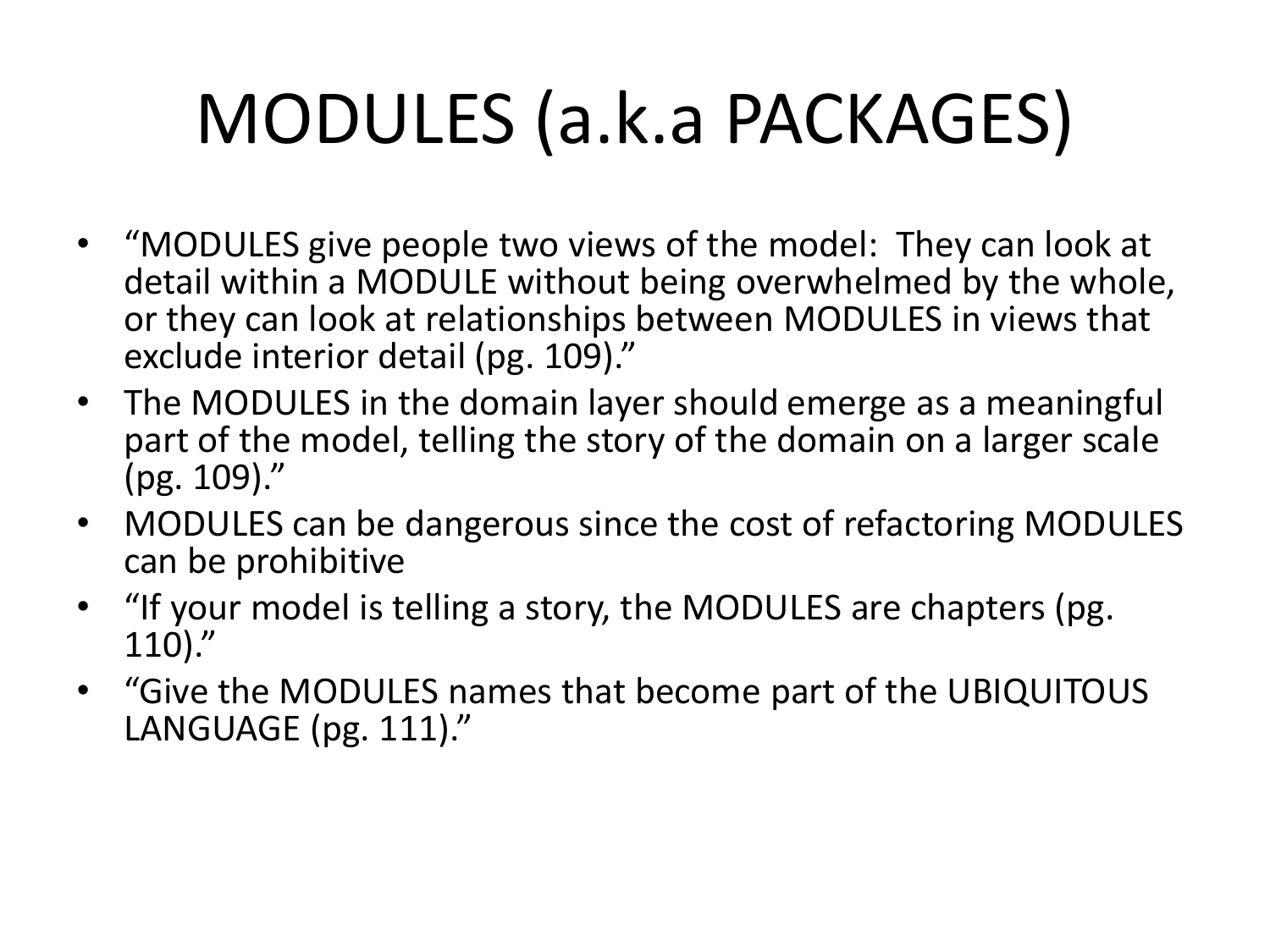# Refactoring Towards Deeper Insight

- The real challenge it to find an incisive model
- Success developing useful models comes down to three points
	- 1. Sophisticated domain models are achievable and worth the trouble
	- 2. They are seldom developed except through an iterative process of refactoring, including close involvement of the domain experts with developers interested in learning about the domain.
	- 3. They may call fro sophisticated design skills to implement and to use effectively. (pg.188)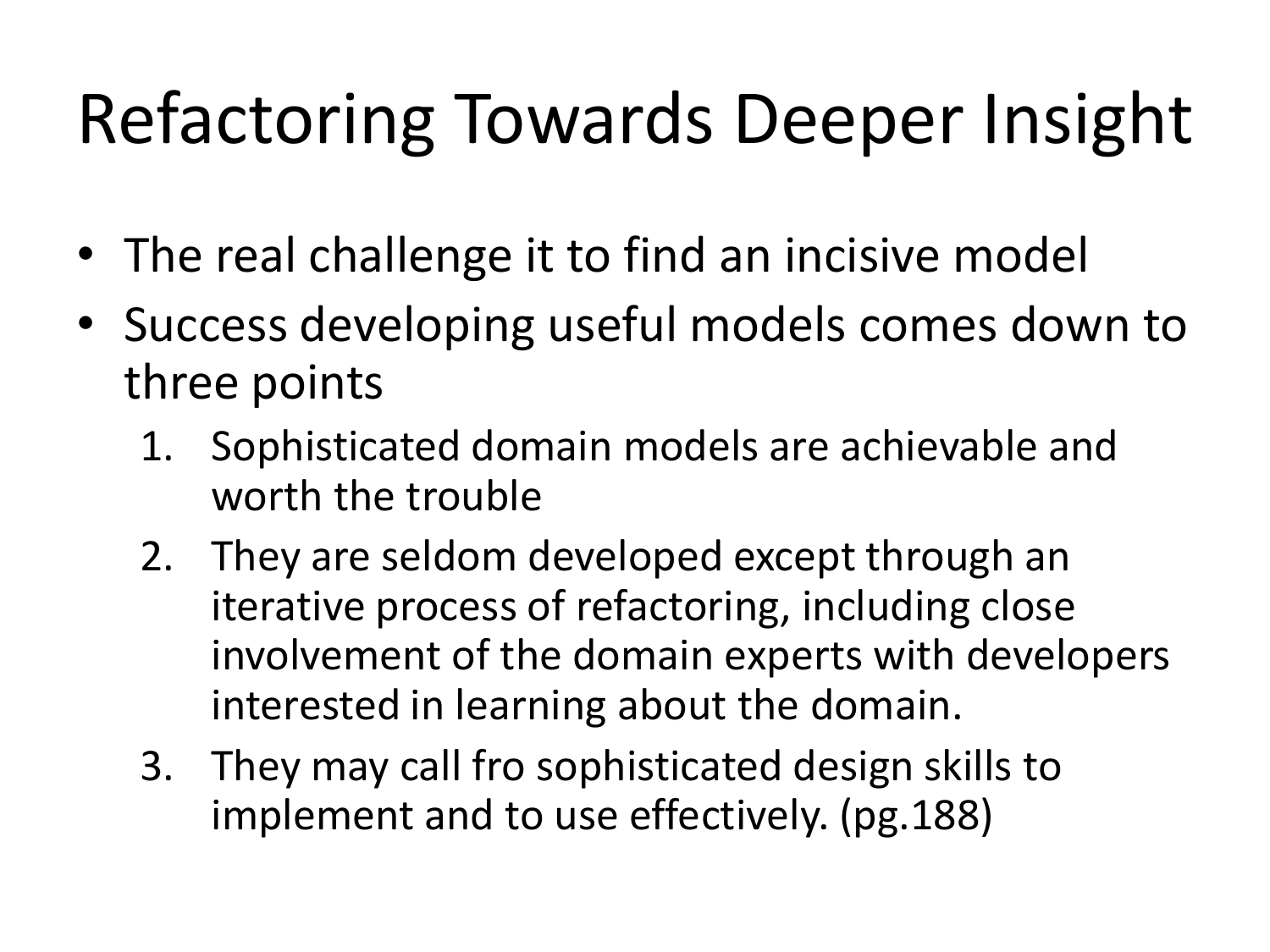# Types of Refactoring

- Micro-refactorings
- Refactoring to a design pattern
- Refactoring to a deeper model
	- Superimposed on micro-refactoring and refactoring to a design pattern
	- Occasionally characterized by a breakthrough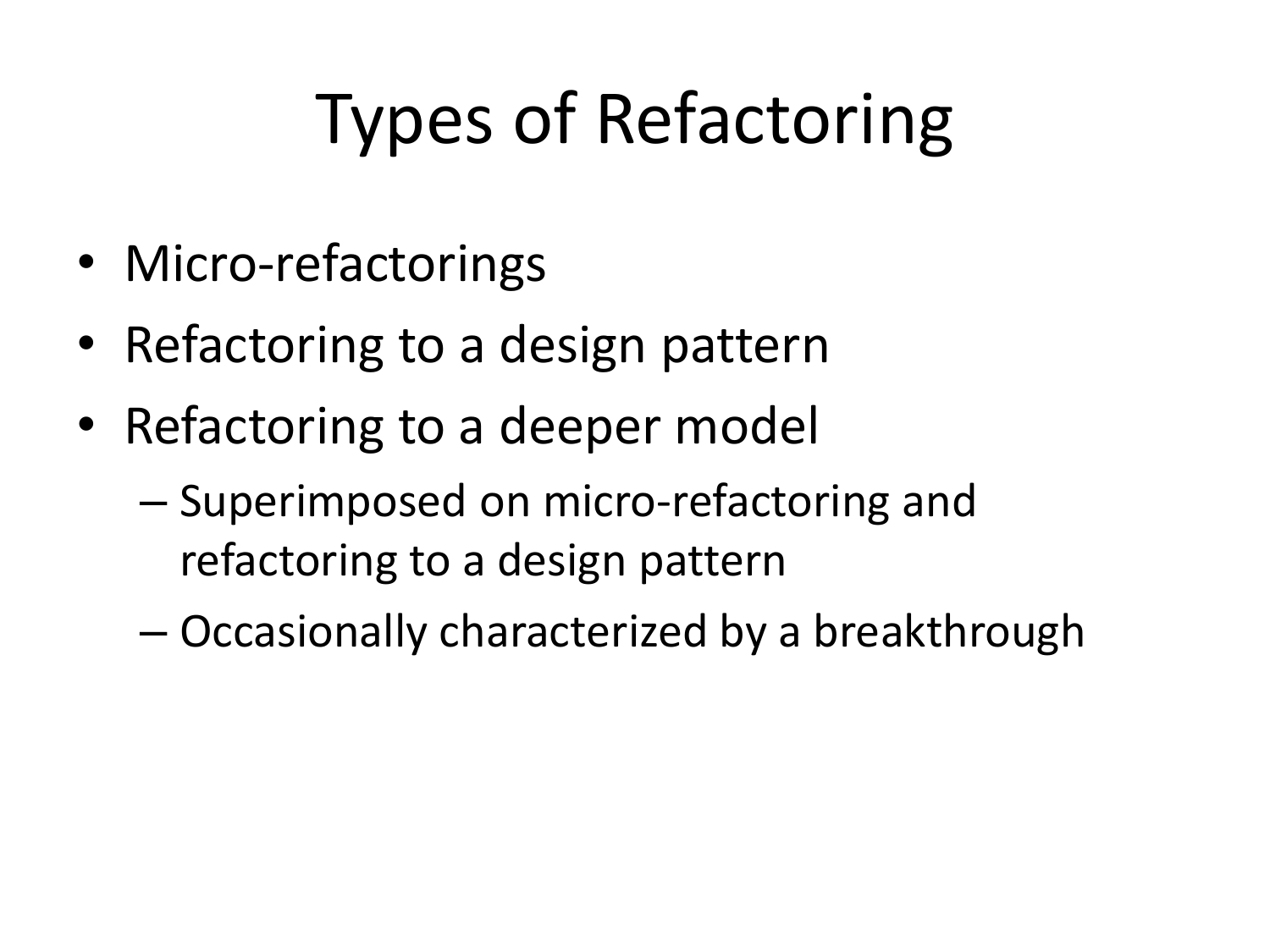#### Breakthroughs

- Breakthroughs are brought about by increasing clarity of the domain and result in changes to the model that are a much better reflection of the domain
- Breakthroughs are often scary because they often require changing a lot of supporting code with few if any stable stopping points, all in the context of a looming deadline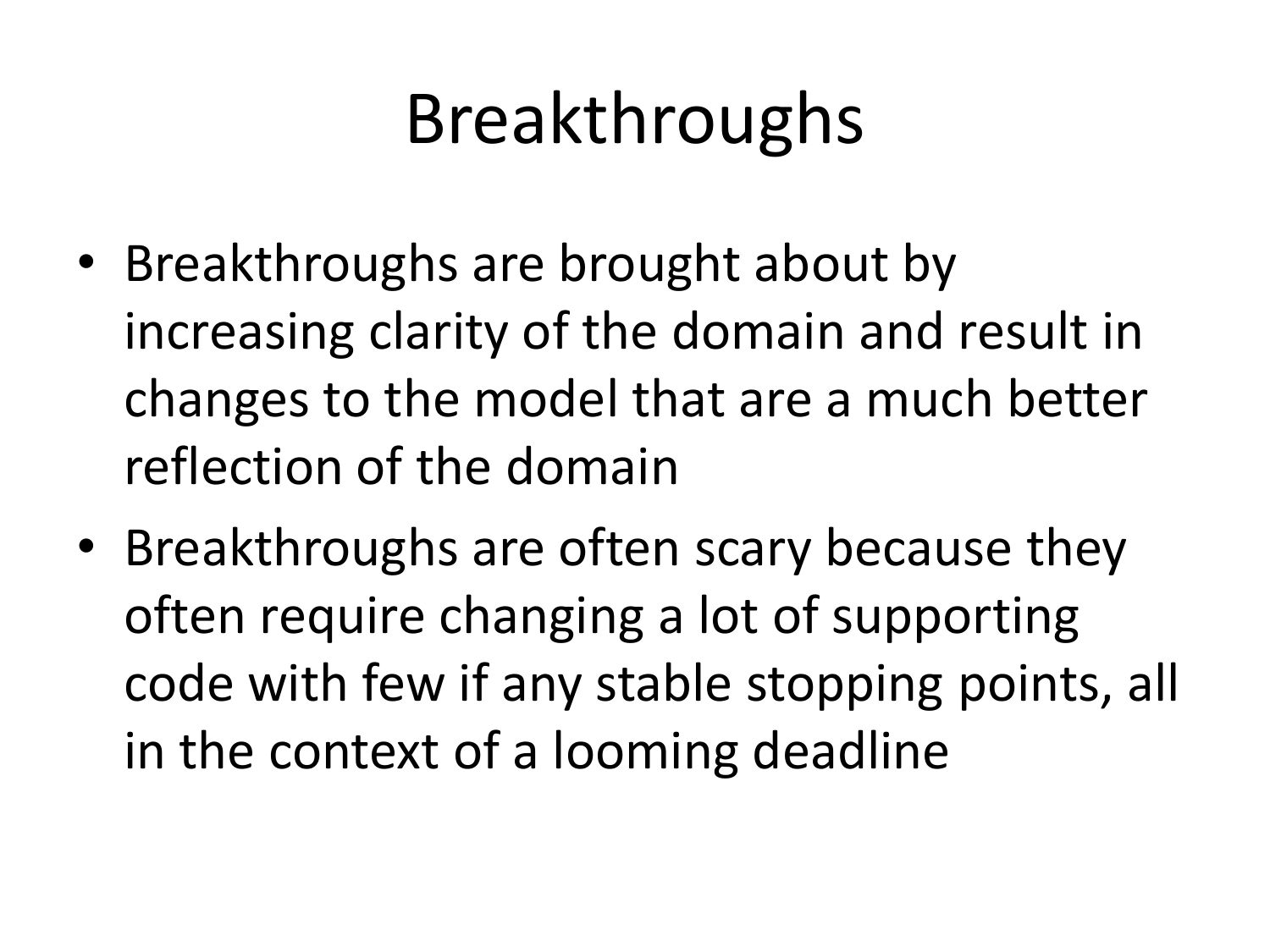# Making Implicit Concepts Explicit

- Deep modeling often comes about by realizing that an important concept is present implicitly in the design and would be better expressed if present explicitly
- "Process starts with recognizing implied concepts in some form, however crude (pg. 205)."
- Identifying missing concepts is aided by...
	- Listening to the language of the domain experts
	- Scrutinizing awkwardness in the design
	- Listening for seeming contradictions in the statements of experts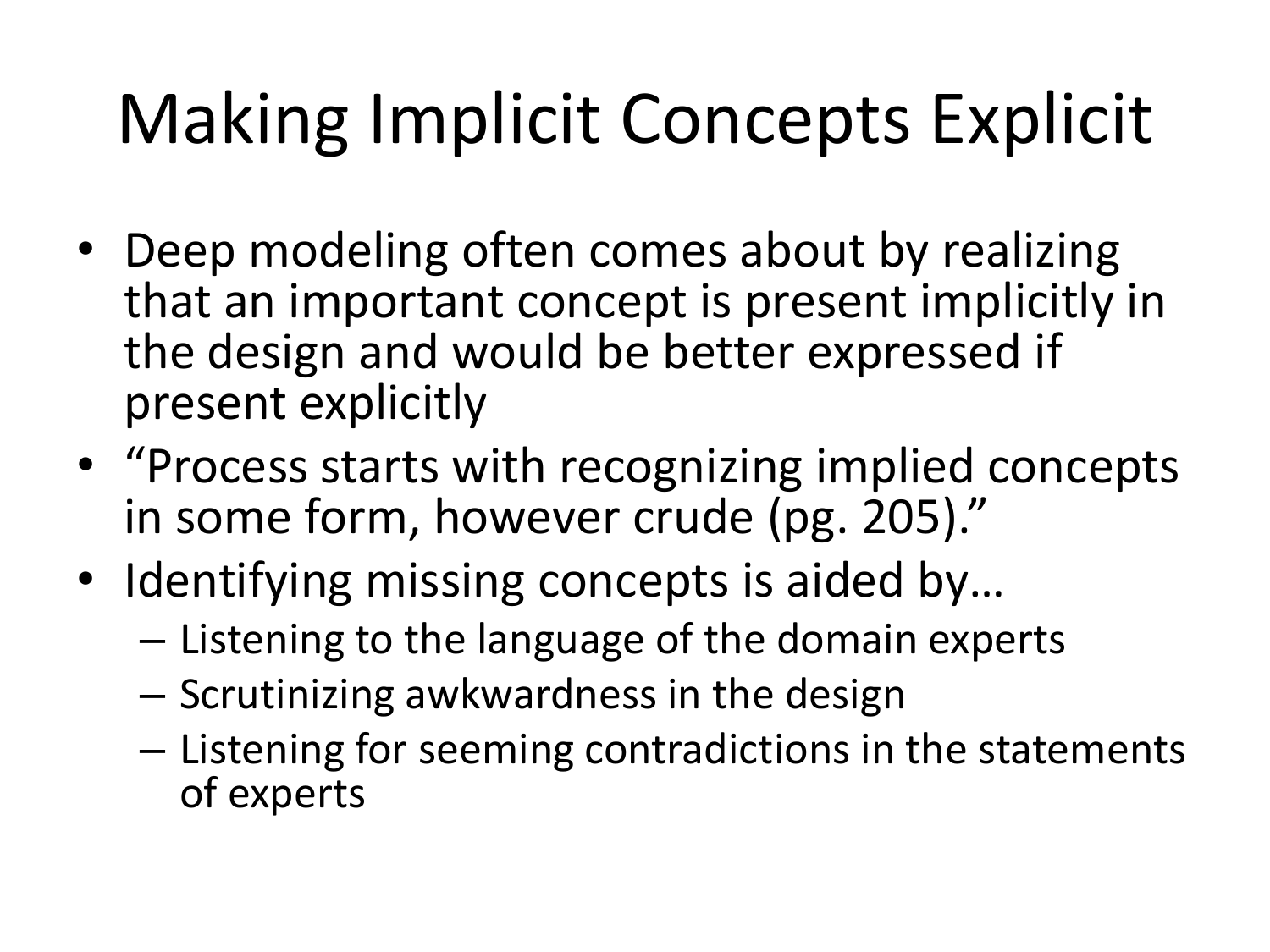# Making Implicit Concepts Explicit

- Non-obvious implicit concepts
	- Explicit Constraints
		- Can factor out constraints into methods with intention revealing names or into a separate object entirely
	- Processes
		- Make explicit an important domain process that is otherwise obscured
	- SPECIFICATION
		- a separate VALUE OBJECT that contains business logic in the form of a method that resembles a predicate.
		- "A SPECIFICATION is a predicate that determines if an objet does or does not satisfy some criteria (pg. 226)."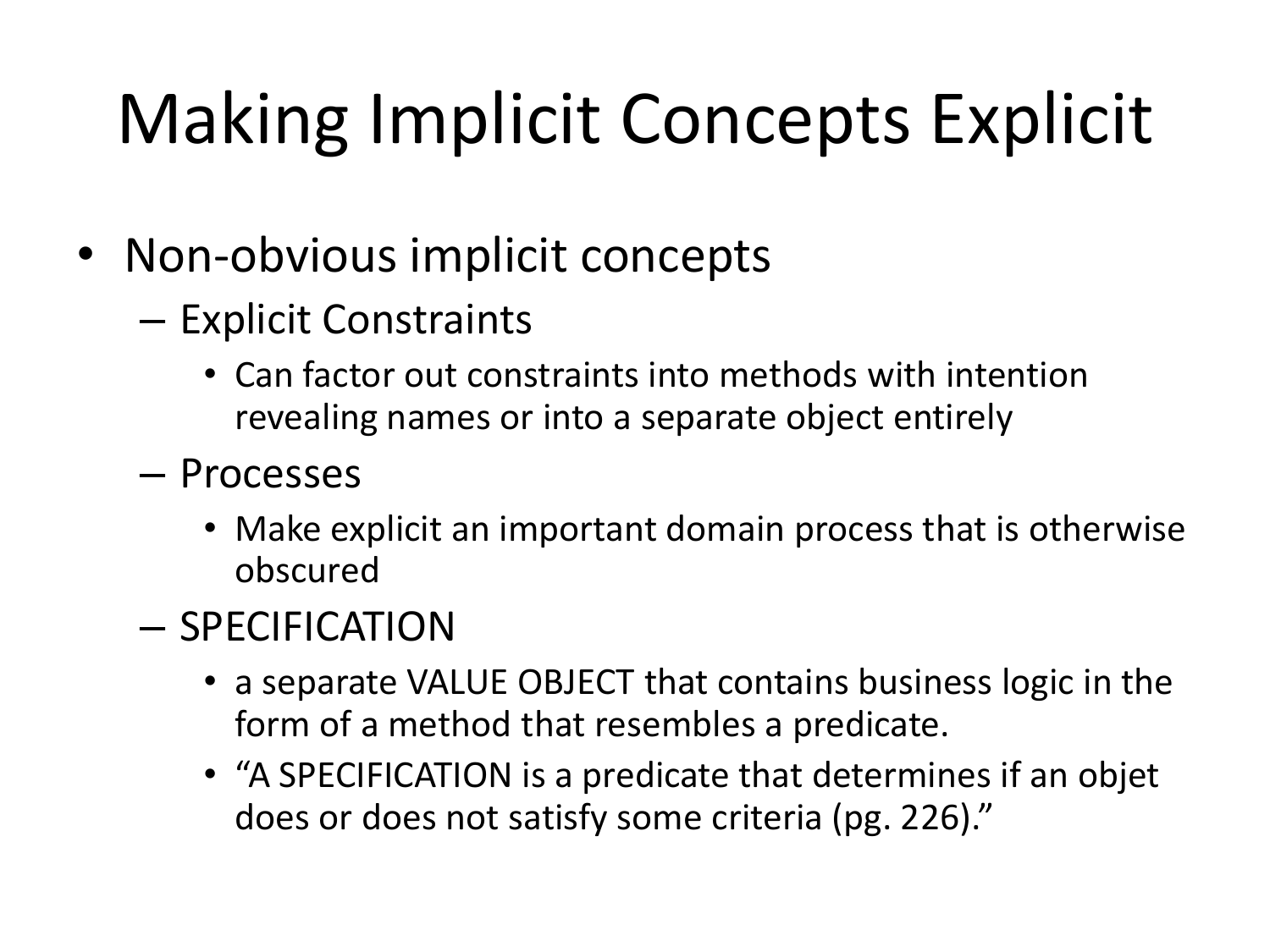# Supple Design

- Although the ultimate purpose of the software is to serve users, which are often the domain experts themselves, the software must first serve developers.
- A supple design is one that is a pleasure to work with and is inviting to change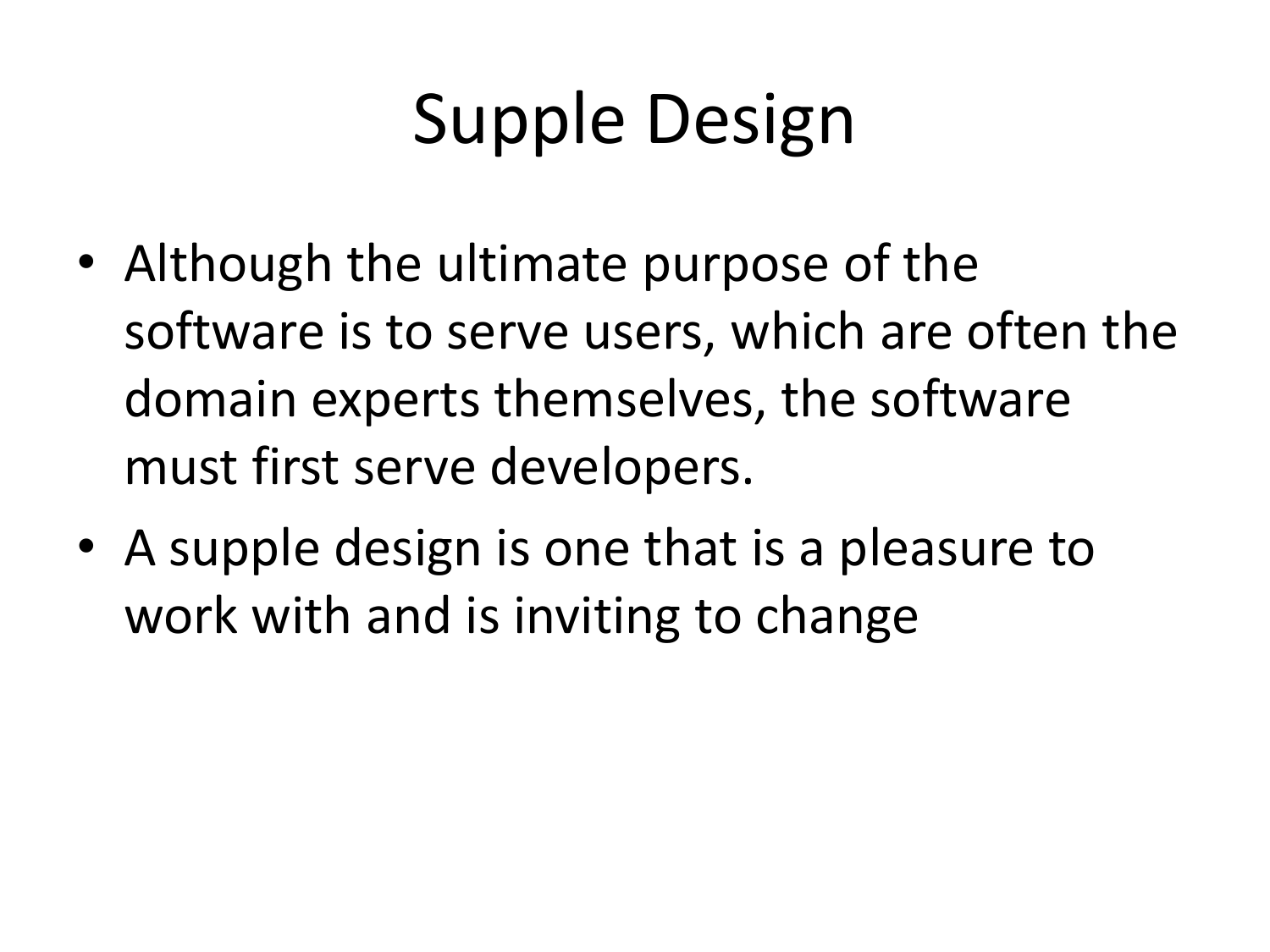## Supple Design: INTENTION-REVEALING INTERFACE

- "Type names, method names, and argument names all combine to form an INTENTION-REVEALING INTERFACE (pg. 247)."
- "Name classes and operations to describe their effect and purpose, without reference to the means by which they do what they promise (pg. 247)."
- "Write a test for a behavior before creating it, to force your thinking into client developer mode (pg. 247)."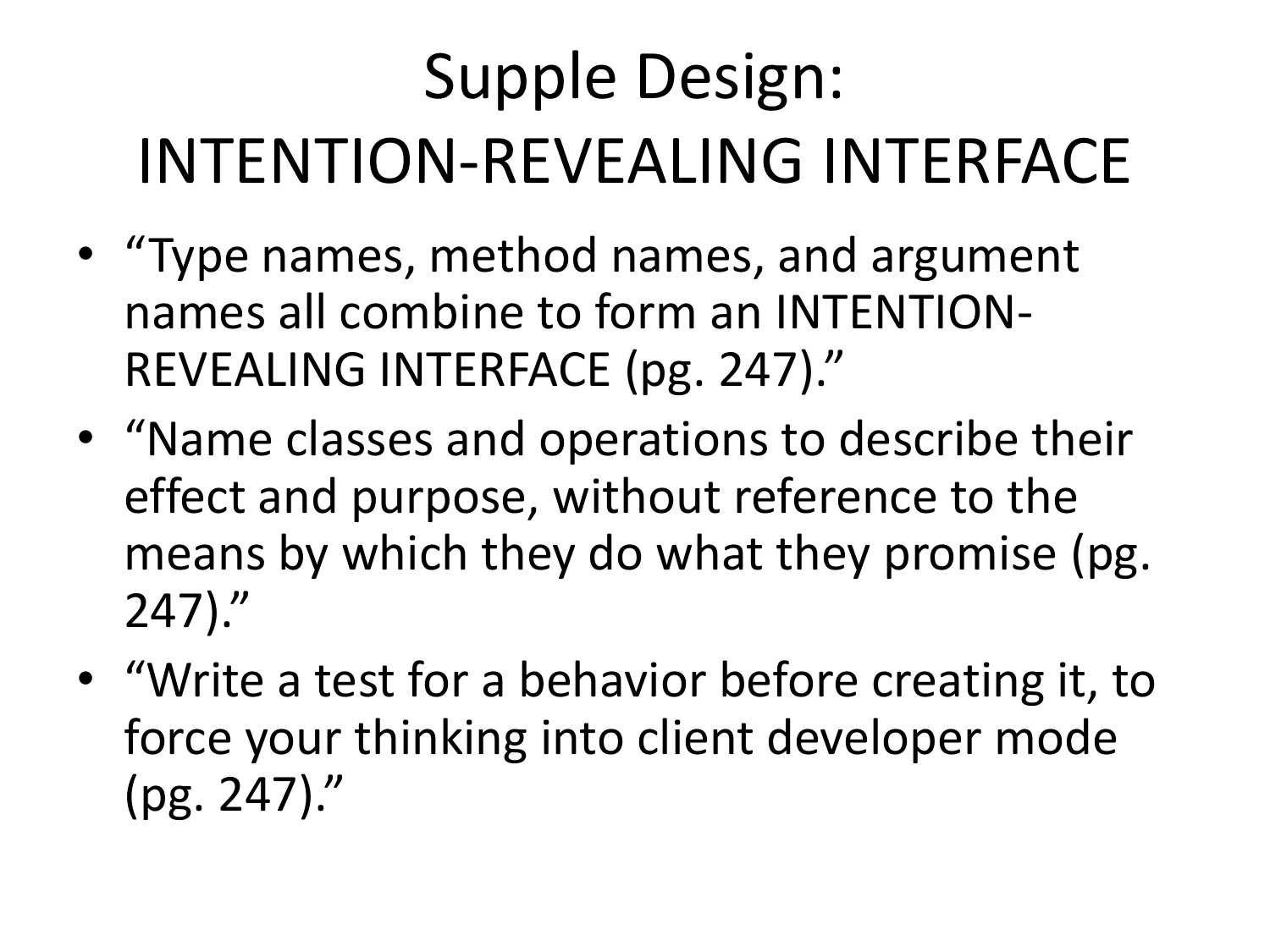## Supple Design: SIDE-EFFECT-FREE FUNCTIONS

- "Interactions of multiple rules or compositions of calculations become extremely difficult to predict (pg. 250.)"
- To make code easier to use, separate calculations and state change into different operations.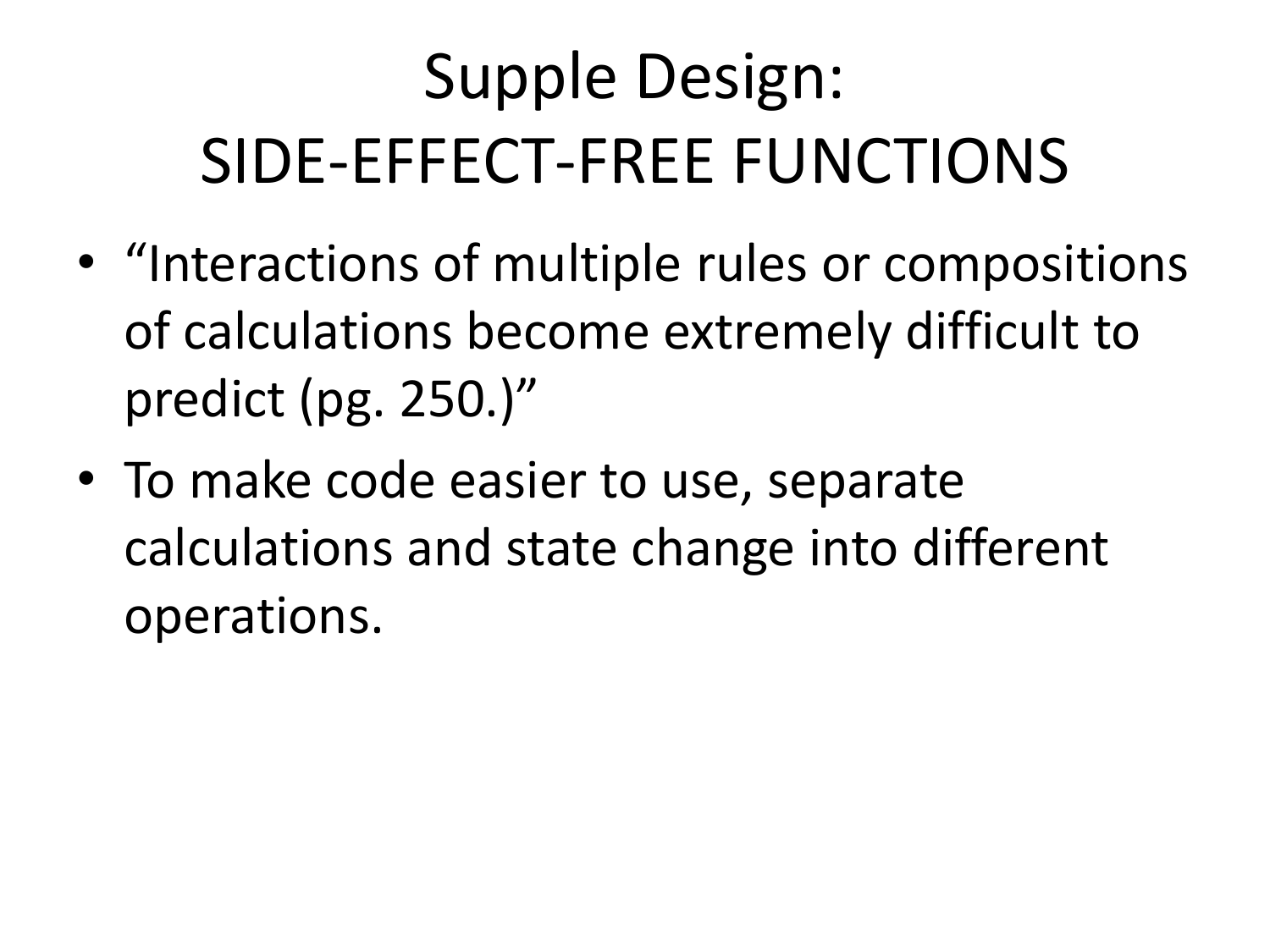#### Supple Design: ASSERTIONS

- "Assertions make side effects explicit and easier to deal with (pg. 255)."
- "State post-conditions of operations and invariants of classes and AGGREGATES. If ASSERTIONS cannot be coded directly in you programming language, write automated unit tests for them (pg. 256)."